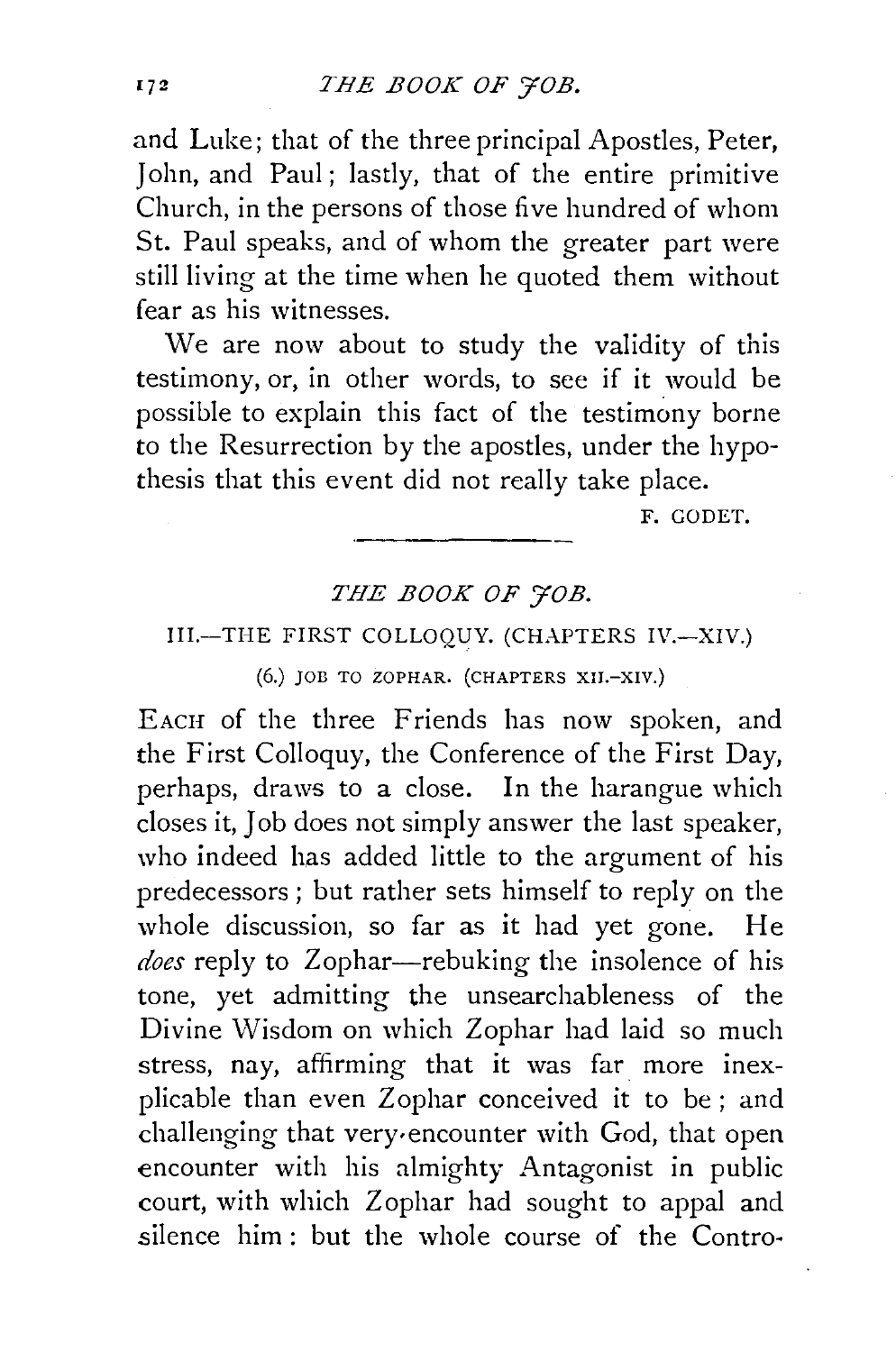versy is present to his mind. Eliphaz and Bildad, opponents more worthy of his steel than Zophar with his little quiver of truisms, had sought to force him to the same conclusions ; they too had argued for the unimpeachable justice, the irresistible majesty, and the unfathomable wisdom of God, and affirmed that the true attitude of those whom He afflicts is to humble themselves under his mighty hand, and penitently confess the sins which had rrovoked Him to chasten them,-Eliphaz citing oracles and visions, Bildad the wisdom of antiquity, in support of their common argument : and now Job takes all their points at once on his single target, assails them with their own weapons, confutes them out of their own lips. He shews them that he himself is even more deeply sensible of the power of God than they arefor has he not felt it  $\overline{2}$  and of the unsearchableness of his wisdom-for has he not failed to fathom it? Twice over, therefore, he flatly denies that they have overthrown him by their shallow reasonings (Chap. xii. 3, and Chap. xiii. 2); and follows up his second denial by asserting that, while they have been striving to give him a fall, they have prepared<br>a terrible overthrow for themselves. They had a terrible overthrow for themselves. sided with God simply because He was strong; but God was far too great to relish a flattery as gross and palpable as that offered to an Oriental monarch by his "knee-crooking knaves" and "obsequious parasites:" nay, He would resent and punish it. They had shewn themselves to be the mere sycophants of Heaven, because they dreaded the Power that ruled in heaven: but they had thus, however unwittingly, arrayed that Power *against*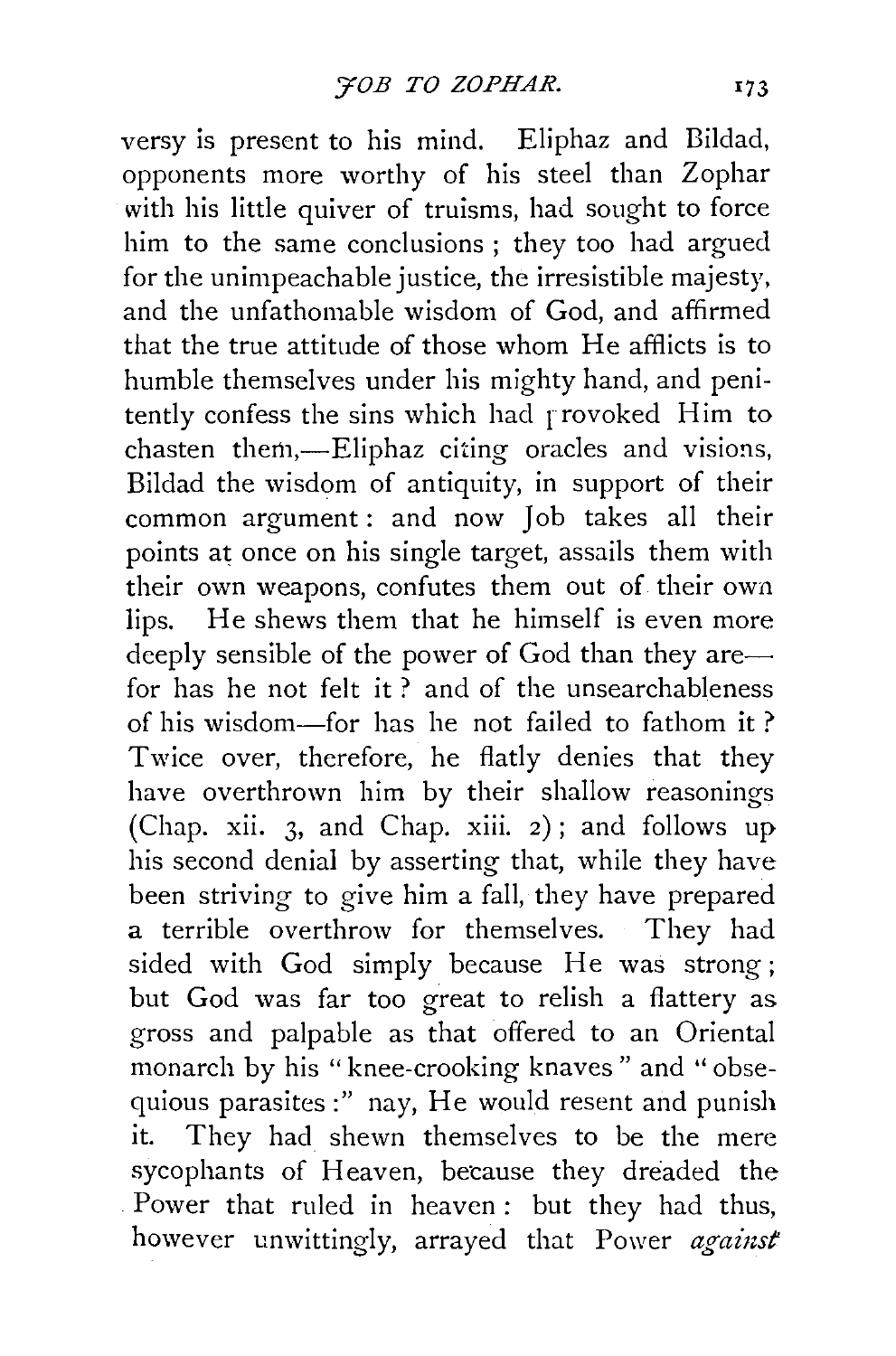them. Because they had "spoken wrongfully for God," as though He needed to have "falsehood uttered on his behalf," God Himself would heavily rebuke them (Chap. xiii.  $7-11$ ) when He appeared to close and crown the argument.

Having thus routed the Friends and driven them from the field, Job turns once more to God. So far from fearing the theophany with which he had been threatened, there is nothing that he so deeply craves. He has not much hope of an acquittal indeed; but, acquitted or condemned, he longs to put his fortune to the touch, and win or lose it all. If he may only defend his ways to the very face of God, with a brain no longer confused and darkened with agony, and a heart unterrified by the mere majesty of his Antagonist, he will embrace his sentence, whatever it may be (Chap. xiii.  $14-22$ ).

So set is he on thus appearing before God, even though God should be both Accuser and Judge, that {Chap. xiii. 23-xiv. 22). he prepares his '' *Declaration,"* his solemn and ordered defence, reciting the several pleas he intends to urge, and surrounding himself in imagination with the paraphernalia and .accessories of a Court of Justice. This Declaration (Chap. xiii. 23-28) is one of the most noble and pathetic documents in the literature of the world; even custom cannot stale its infinite impressiveness, but rather renders it more impressive by associating it with the most solemn and tender moments in our brief span.

Viewing this passage as a whole, three points call .for special remark.

 $(r)$  As Job shakes himself loose from the argu-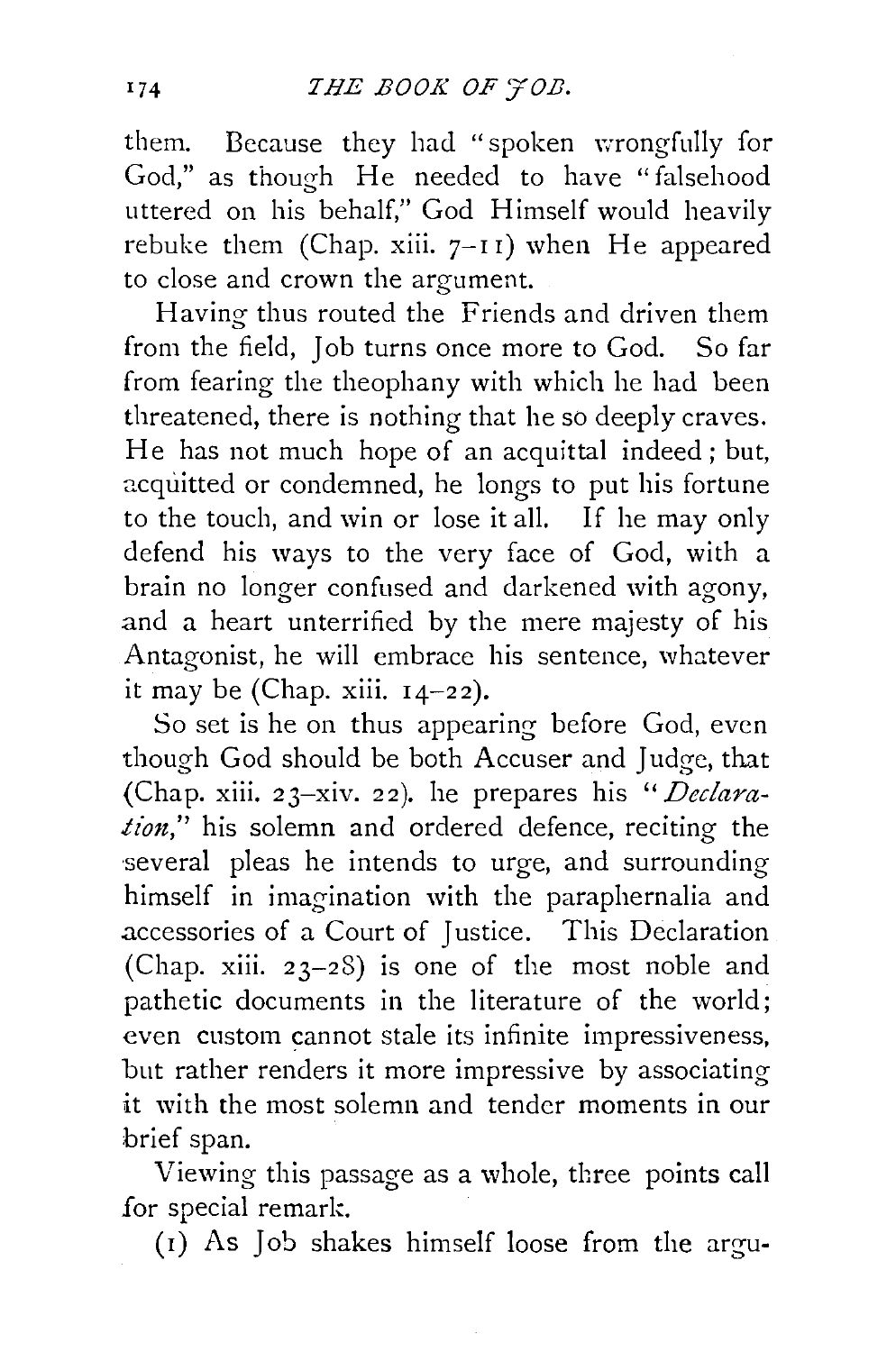ments of the Friends- and that in the only noble way, viz., by confuting them with arguments which go far more deeply than theirs into the common and verified facts of human experience-his conception of the character of God rises and clears. No longer irritated by their dogmatic perversions of the facts of life he, who had just so passionately impugned the . justice of God, now feels and admits Him to be so just that He will punish injustice even when it is exercised on his own behalf, so just that, whatever appearances may say, He will not suffer any upright man to perish unavenged (Chap. xiii.  $7-16$ ).

( 2) As in his answer to Bildad, his sense of the inequalities of human life, the mystery of God's dealings with men, awoke in Job's heart a yearning for and a dim presentiment of a Mediator, an incarnation of God, who should both speak for men to the Majesty on high and interpret Him to men, so here, as his prophetic soul broods over the brevity and the misery of human life upon the earth, there rises in it a yearning for and a presentiment of a life beyond the grave, in which all wrongs shall be righted, all privations compensated, all sorrows comforted, all problems solved (Chap. xiv.  $5-15$ ).

 $(3)$  While his mind is occupied with these large and solemn conceptions, while he muses with a generous grief over the miseries which afflict the whole race, the bitter sense of his personal misery, which elsewhere breaks out into the most passionate utterance, is held in abeyance. Throughout these Chapters he hardly alludes to it, and never does more than allude to it.

> Where the greater malady is fix'd The lesser is scarce felt.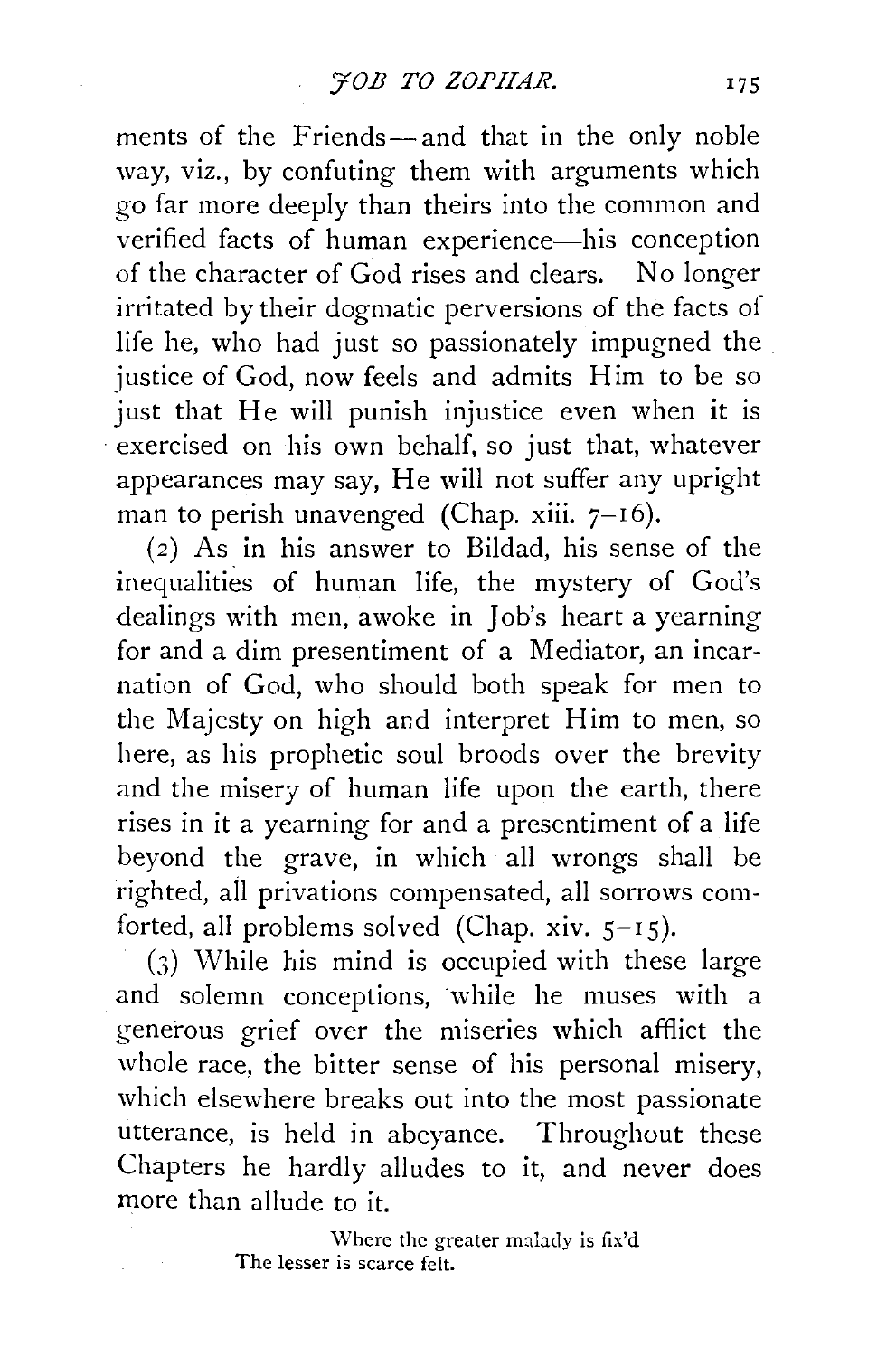The agony and the shame of his loathsome disease, the scorn and contempt of the tribes, the shrill mockery of the little children (Chap. xix. 18) as they played about the *mezbele*, and even the suspicions and abhorrence of his most inward friends, are all forgotten for the time; his whole soul is absorbed in the great tragedy of human life, in the endeavour to master its secret and law, an endeavour which he feels to be hopeless, but from which he nevertheless cannot desist. This inner conflict dulls him to all interests and vicissitudes but its own;

> The tempest in his mind Doth from his senses take all feeling else Save what beats there.

#### CHAPTERS XII.-XIV.

|     | CHAP. XII. 1.-Then answered Job and said:                     |
|-----|---------------------------------------------------------------|
| 2.  | No doubt but ye are the people,                               |
|     | And with you shall wisdom die!                                |
| 3.  | But I have understanding as well as ye;                       |
|     | I fall not beneath you:                                       |
|     | And who knoweth not such things as these?                     |
|     | 4. I am become as one who is a laughing-stock to his friends: |
|     | He who called on God and He answered him-                     |
|     | The just, the innocent-a laughing-stock!                      |
| 5.  | Contempt for mishap is the impulse of the secure;             |
|     | It awaiteth those whose feet totter.                          |
| 6.  | Tranguil are the tents of the spoilers,                       |
|     | And they who provoke God are confident,                       |
|     | Who carry their god in their hand.                            |
| 7.  | But ask now the beasts, and they shall teach thee,            |
|     | And the fowl of the air, and they shall tell thee,            |
| 8.  | Or speak to the earth, and it shall teach thee,               |
|     | And the fish of the sea shall declare it unto thee:           |
| g.  | Who knoweth not by all these                                  |
|     | That <i>Hehovah's hand hath</i> wrought this,                 |
| 1c. | In whose hand is the life of every living creature            |
|     | And the breath of all mankind?                                |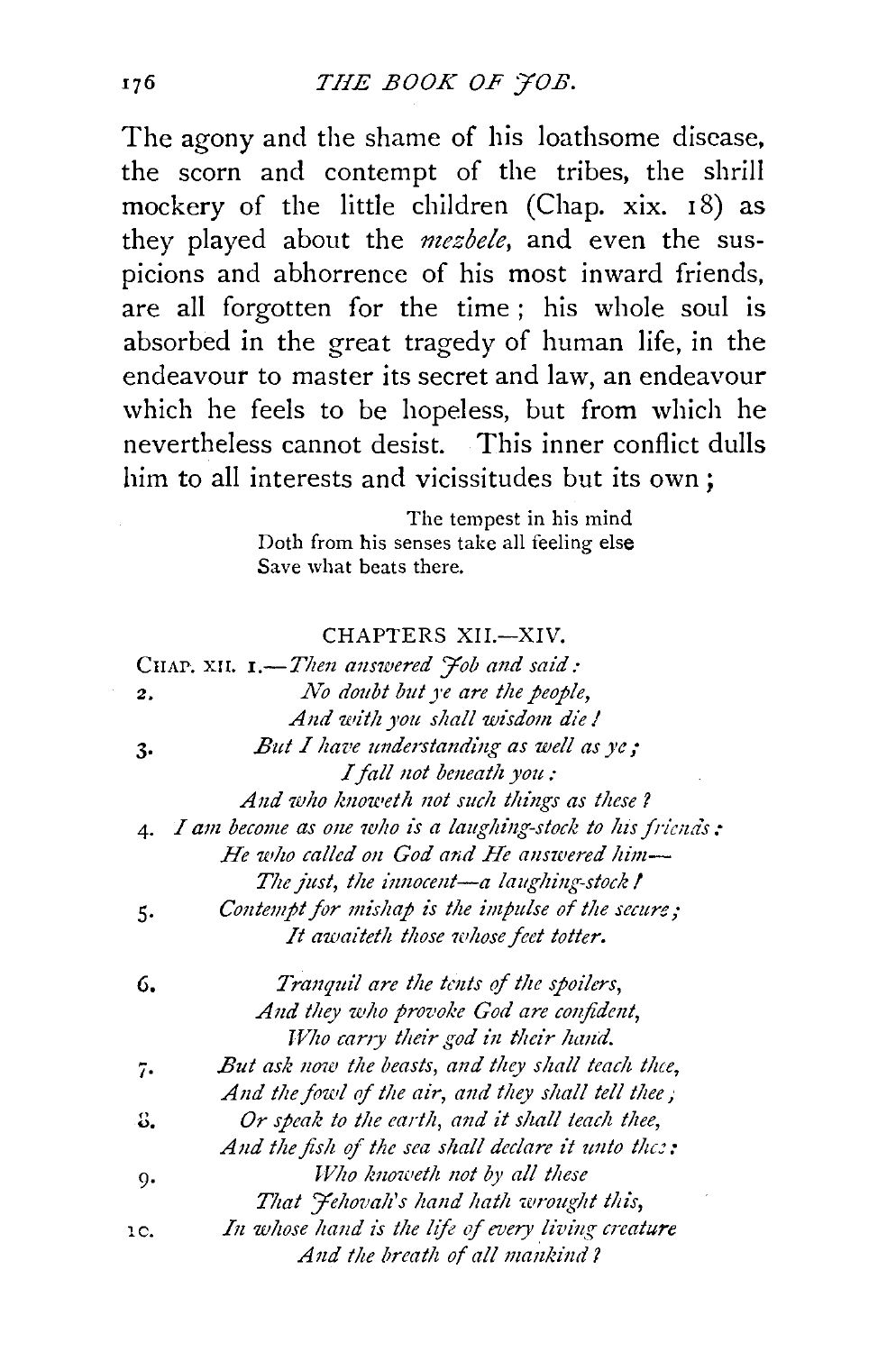# FOB TO ZOPHAR.

| II. | Shall not the ear test words                              |
|-----|-----------------------------------------------------------|
|     | As the palate testeth food?                               |
| 12. | Is wisdom with the aged?                                  |
|     | And understanding with length of days?                    |
| 13. | With Him are wisdom and strength,                         |
|     | Counsel and understanding are his.                        |
| 14. | Lo, He breaketh down, and there is no rebuilding,         |
|     | He shutteth up a man, and none can release him;           |
| 15. | When He withholdeth the waters, they dry up,              |
|     | When He sendeth them forth, they lay waste the earth.     |
| 16. | With Him are strength and wisdom;                         |
|     | The misled and the misleader both are his:                |
| 17. | He leadeth away councillors captive,                      |
|     | And maketh judges fools;                                  |
| 13. | He looseneth the girdle of kings,                         |
|     | And bindeth their loins with a cord;                      |
| 10. | He leadeth away priests captive,                          |
|     | And overthroweth the strong;                              |
| 20. | He depriveth the trusty of eloquence,                     |
|     | And taketh away judgment from the elders;                 |
| 2I, | He poureth contempt on nobles,                            |
|     | And unlooseth the belt of the mighty;                     |
| 22. | He revealeth deep things out of darkness,                 |
|     | And bringeth the blackness of death to light;             |
| 23. | He exalteth nations, and destroyeth them;                 |
|     | He enlargeth nations, then straiteneth them:              |
| 24. | He taketh away the heart of the chieftains,               |
|     | And maketh them wander in a pathless waste,               |
| 25. | So that they grope in a darkness where there is no light: |
|     | Yea, He maketh them to reel like a drunkard.              |

| 2.      | What ye know I know also:                   |
|---------|---------------------------------------------|
|         | I fall not beneath you.                     |
| 3.      | But I would address myself to the Almighty, |
|         | I crave to reason with God;                 |
| 4.      | For ye patch up old saws:                   |
|         | Worthless bunglers are ye all.              |
| 5.      | O that ye would altogether hold your peace! |
|         | It should be counted to you for wisdom.     |
| VOL. V. | 13                                          |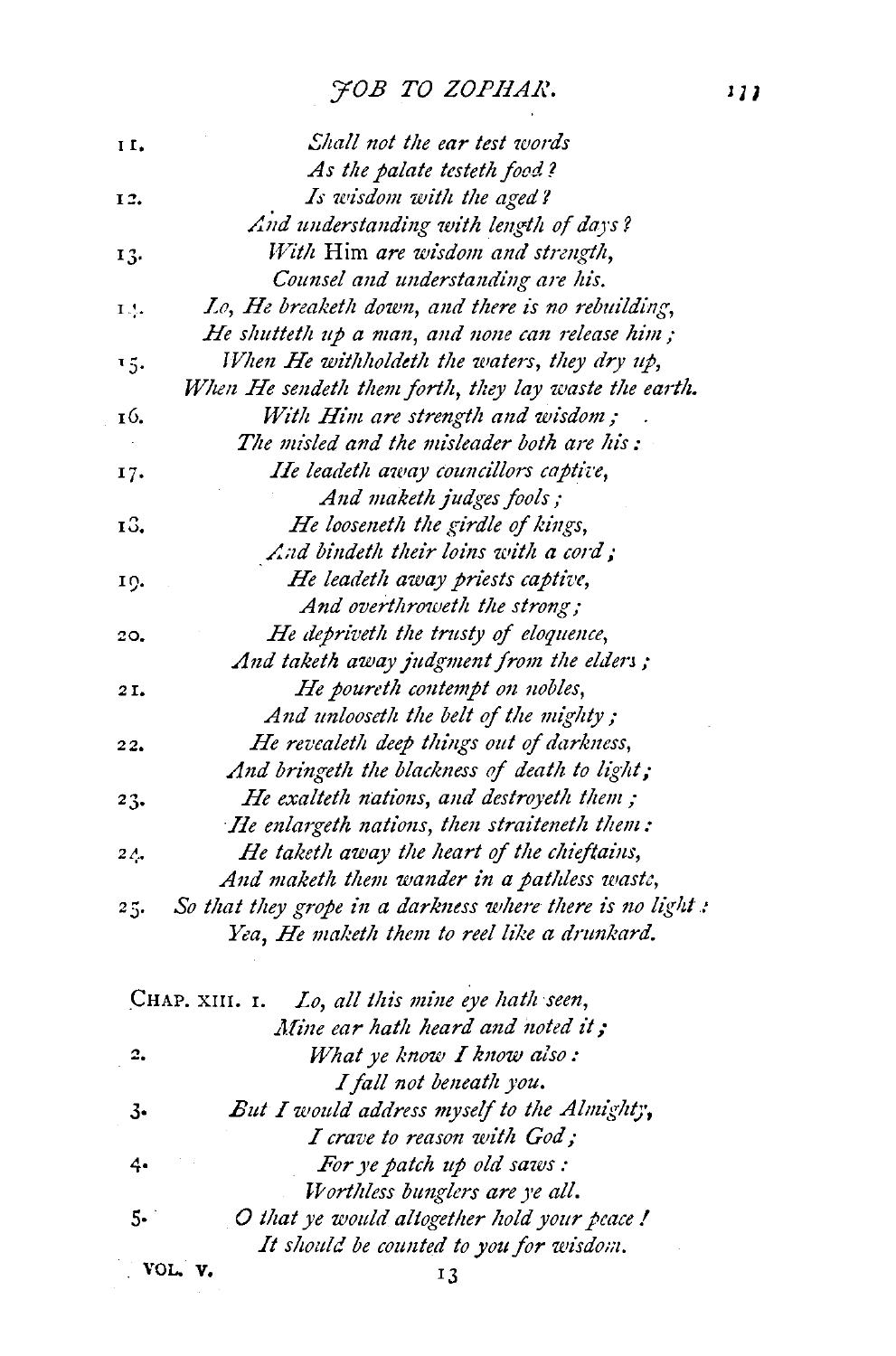## THE BOOK OF JOB.

178

| 6.     | Hear, now, my defence,                              |
|--------|-----------------------------------------------------|
|        | And listen to the pleadings of my lips.             |
| 7.     | Will ye speak wrongfully for God,                   |
|        | And utter falsehood on his behalf?                  |
| 8.     | Will ye accept his person,                          |
|        | And thus contend for God?                           |
| 9.     | Will it be good for you when He searcheth you out ? |
|        | Can ye deceive Him as man is deceived?              |
| 10.    | Heavily will He rebuke you                          |
|        | If ye privily accept persons!                       |
| 11.    | Should not his majesty make you afraid,             |
|        | And the dread of Him fall on you?                   |
| 12.    | Your maxims are maxims of ashes,                    |
|        | Your strongholds strongholds of clay.               |
| 13.    | Be silent before me, that I may speak,              |
|        | And let what will befall me.                        |
| 14.    | Come what may, I will take my flesh in my teeth,    |
|        | And will put my life in my hand.                    |
| 15.    | Lo, He may slay me,-I have ceased to hope;          |
|        | Still let me defend my ways to his face.            |
| 16.    | Even this speaketh for my acquittal,                |
|        | For a sinner would not dare to come before Him.     |
| 17.    | Give good heed to my discourse,                     |
|        | And let my Declaration sink into your ears.         |
| 18.    | Behold, now, I have set my cause in order:          |
|        | I know that I have right on my side.                |
| 19.    | Who is he that can allege ought against me?         |
|        | Then would I be silent and give up the ghost.       |
| 20.    | Only do not Thou two things unto me,                |
|        | And I will not hide myself from thy Presence,-      |
| 21.    | Withdraw thine hand from me,                        |
|        | And let not thy majesty affright me;                |
| 22.    | Then do Thou accuse, and I will answer,             |
|        | Or let me speak, and do Thou respond.               |
| 23.    | How many are my iniquities and my sins?             |
|        | Shew me my sin and my transgression!                |
| 24.    | Wherefore hidest Thou thy face,                     |
|        | And holdest me for thy foe?                         |
| $25 -$ | Wilt Thou terrify a driven leaf,                    |
|        | And chase the withered stubble ?                    |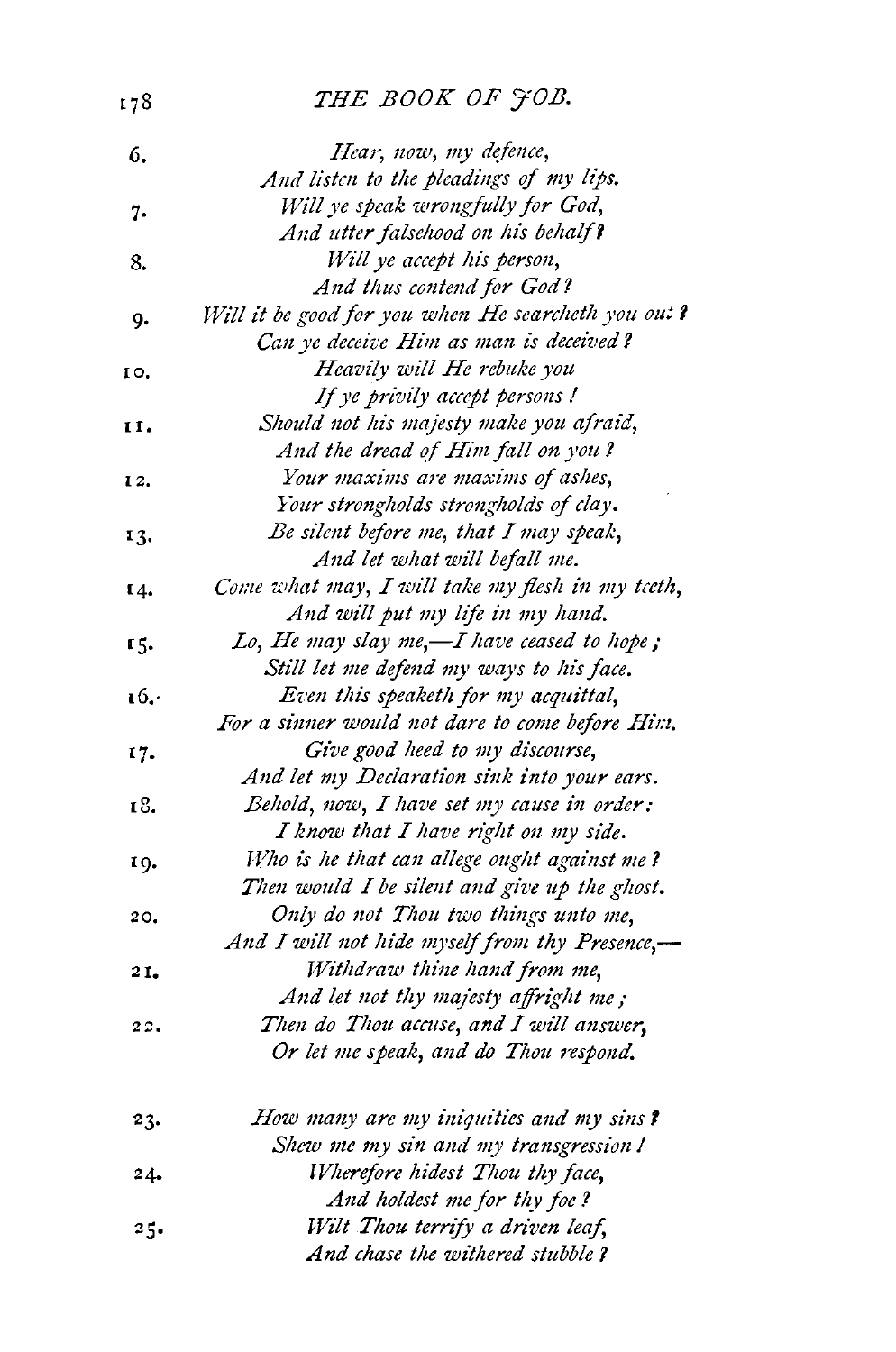| 26. | For Thou recordest bitter things against me,               |
|-----|------------------------------------------------------------|
|     | And makest me to inherit the sins of my youth;             |
| 27. | Thou also settest my feet in the stocks,                   |
|     | And watchest all my ways:                                  |
| 28. | Thou hast drawn a line, beyond which I cannot pass,        |
|     | Round one who is consumed as with a rot,                   |
|     | Like a garment gnawed by the moth.                         |
|     | CHAP. XIV. 1.<br>Man, born of woman,                       |
|     | Of few days and full of trouble,                           |
| 2.  | Cometh forth like a flower and is cut down;                |
|     | He fleeth like a shadow and continueth not:                |
| 3.  | And dost Thou fix thine eyes on such an one?               |
|     | And wilt Thou bring me into judgment with Thee?            |
| 4.  | O that the clean could come forth from the unclean!        |
|     | But not one can.                                           |
| 5.  | If his days are detcrmined,                                |
|     | If the number of his months is with Thee,                  |
|     | If Thou hast set bounds that he cannot pass,               |
| 6.  | Turn from him that he may rest                             |
|     | Till, like the hireling, he accomplish his day.            |
| 7.  | For the tree hath hope                                     |
|     | That, if felled, it will sprout again,                     |
|     | And that the sucker thereof will not fail;                 |
| 8.  | Though its root wax old in the earth,                      |
|     | And the stock thereof moulder in the ground,               |
| 9.  | Yet will it bud at the scent of water,                     |
|     | And shoot forth boughs like a young plant:                 |
| 10. | But man dieth and is brought low,                          |
|     | Man giveth up the ghost,—and where is he?                  |
| и.  | The waters fail from the pool,                             |
|     | And the stream drieth and is parched up;                   |
| 12. | So man lieth down and riseth not:                          |
|     | Till the heavens be no more, he shall not awake            |
|     | Nor be aroused from his sleep.                             |
| 13. | O that Thou wouldest hide me in Hades,                     |
|     | That Thou wouldest conceal me till thy wrath be past,      |
|     | That Thou wouldest appoint me a set time and remember me ! |
|     | (If a man die, shall he live again?)                       |
| 14. |                                                            |
|     | All the days of that hard term would I wait                |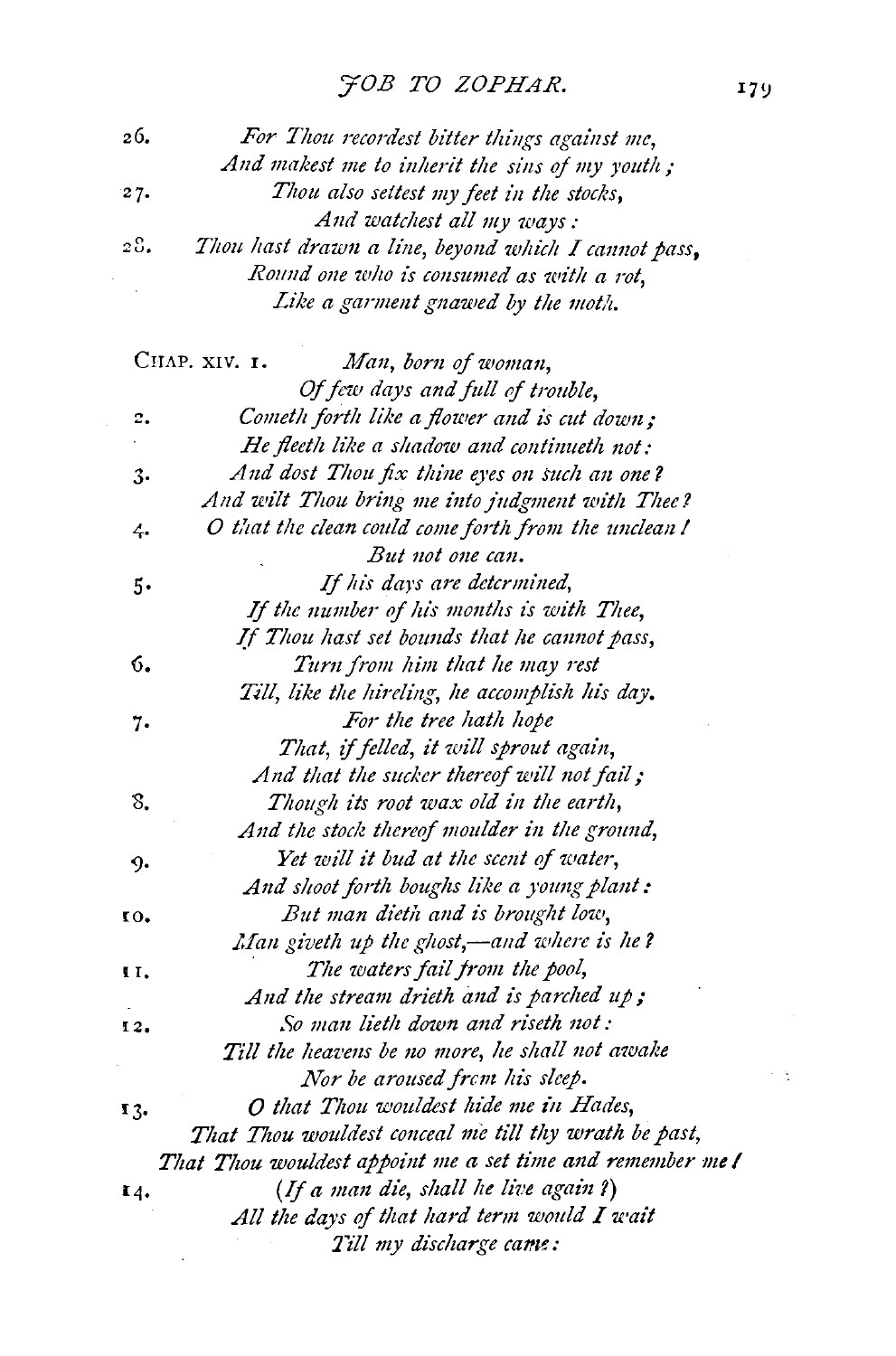### THE BOOK OF FOB.

18o

| 15. | Thou wouldest call, and I would answer Thee;                 |
|-----|--------------------------------------------------------------|
|     | Thou wouldest yearn toward the work of thine hands.          |
| 16. | But now Thou numberest my steps:                             |
|     | Dost Thou not watch for my sin?                              |
| 17. | My transgression is sealed up in a bag,                      |
|     | And Thou sewest up mine iniquity.                            |
| 18. | Verily, a mountain, when it falleth, crumbleth away,         |
|     | And a rock, growing old, decayeth from its place;            |
| 19. | Waters wear down stones.                                     |
|     | And floods wash away the soil of the earth:                  |
|     | So Thou destroyest the hope of man;                          |
|     | 20. Thou prevailest over him evermore, and he passeth hence; |
|     | Thou changest his aspect and sendest him away:               |
| 21. | His sons come to honour, but he knoweth it not,              |
|     | Or they are brought low, but he heedeth it not;              |
| 22. | Only in his own flesh can he suffer pain,                    |
|     | And his spirit mourn for itself.                             |

Job opens his Reply, as his manner is, in a tone of bitter irony, an irony, however, which is here in place. The contemptuous and cruel severity of Zophar cried aloud for castigation. But Job does not address himself to Zophar simply. No doubt Eliphaz and Bildad had intimated by their bearing and manner their general sympathy and concurrence in his censures, although they themselves might have worded them more considerately.

> Traduced by ignorant tongues, which neither know His faculties nor person, yet will be The chronicles of his doing,

Job is deeply wounded, and now turns upon them with an irony so fierce as to seem out of keeping with his character, till we remember that nothing is so fierce as wounded and insulted love. "Doubtless," he cries (Chap. xii. 2), "ye are the people," the true representatives of mankind, alone worthy of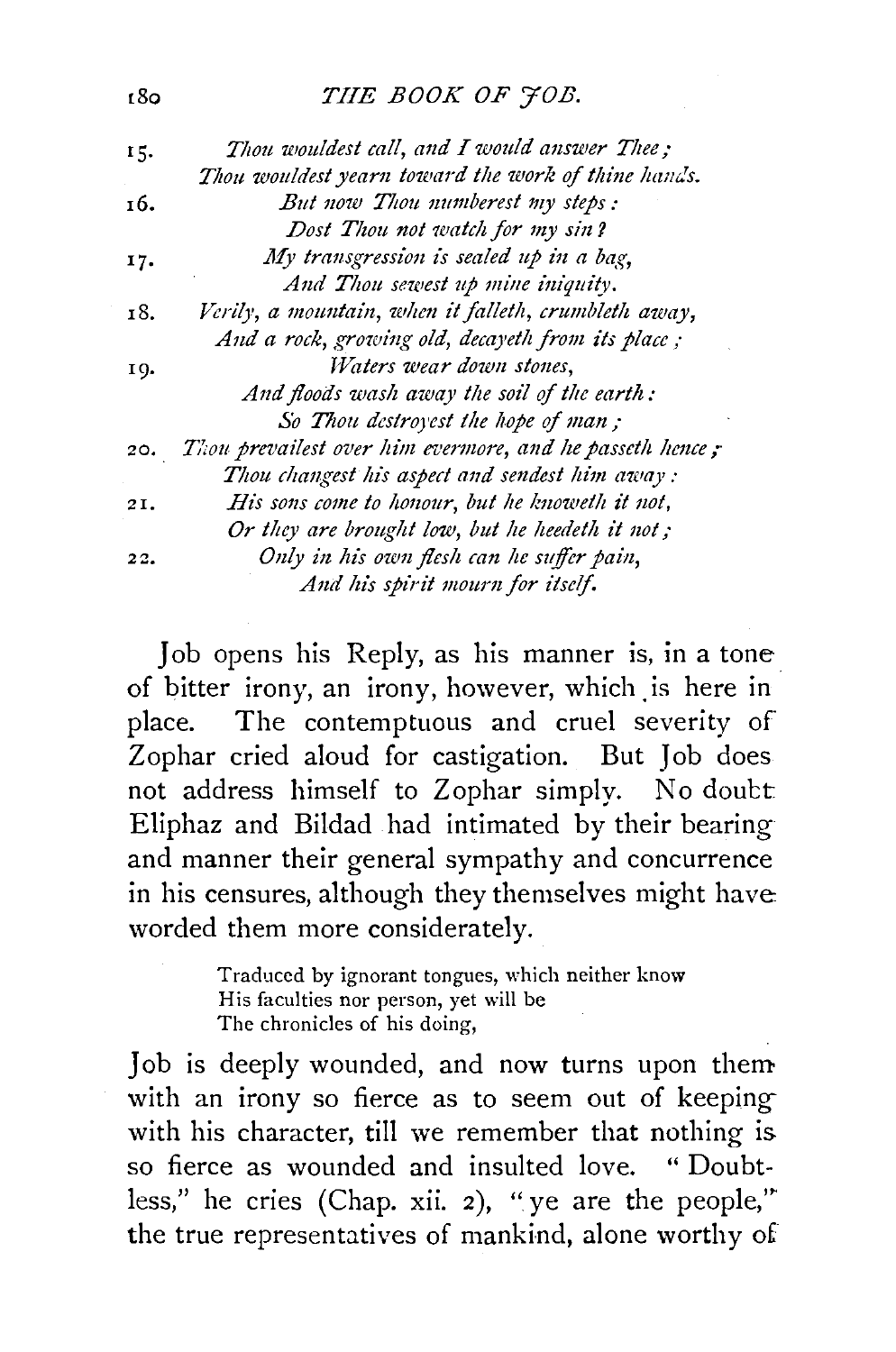the name, " and with you shall wisdom die!" Then *(Verse* 3), fixing on a phrase used by Zophar (Chap. xi. 12), in which he had implied that Job was a man " without a heart" and "void of understanding," he retorts, "But  $I$  have an understanding "-literally, "a heart"-" as well as ye;" and in this conflict of mind with mind, this clashing of opinion with opinion, "' I do not fall beneath you," like a weaker or less skilful wrestler beneath his antagonist-a phrase, or figure, so much to his mind that he repeats it in Chapter xiii. Verse *2.* Weak and unsk'illed indeed must he be who should find himself overmatched by you; for" who knoweth not such things as these?" *i.e.,*  the well-worn truisms and platitudes which Zophar had just been drumming into his reluctant ears. In *Verse* 4 he lets out the secret of his bitterness. What angered him past all endurance was that it should be his *friends* who made a laughing-stock of him ; and, still more, that they should dare to make a just and innocent man, one who had been in the dosest correspondence with Heaven and had shewn himself to be not unworthy of that grace, the butt of their derision.

*Verse* 5 contains a fine instance of Job's reasonableness, of that ''large- mindedness" which the Hebrews ranked among the chief virtues. Even when he is resenting a personal wrong, even when he is in his most ironic and indignant mood, he is calm enough to meditate, to generalize, and even to .admit that the Friends are but betraying a weakness common to all men in their position. He confesses that his is no isolated case, that even his sorest trial *is* the common lot of the unfortunate and the miser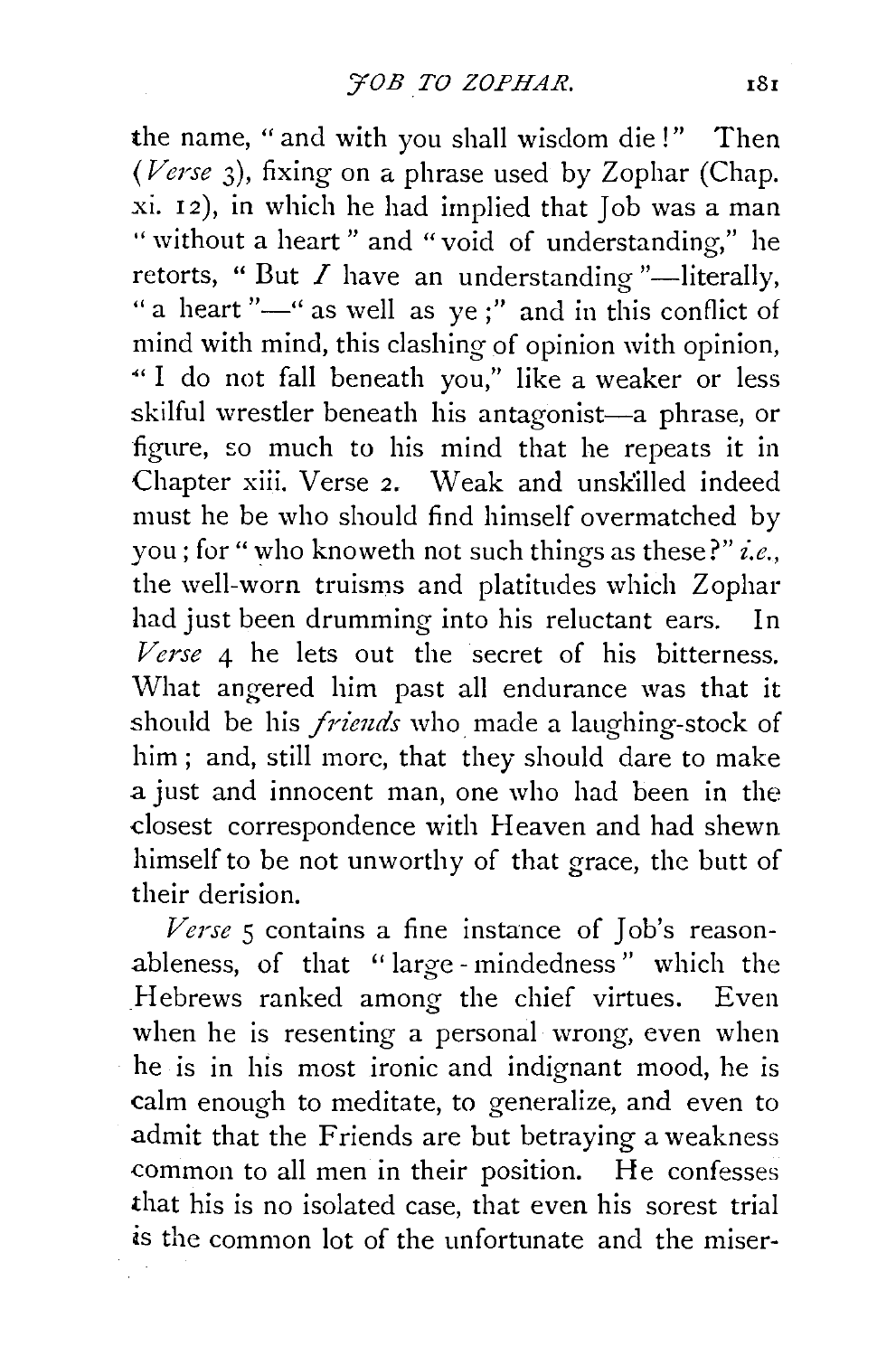able. Contempt for the weak, who totter and fall on slippery paths, is the habitual impulse of those who stand firmly on the firm ground of security, and who see no reason why other men should not be as vigorous and resolute and prosperous as themselves. Umbreit and Rosenmüller contend for a very graphic rendering of this Verse. They read it thus :

> *The torch,* prepared for faltering feet, Is despised by the secure ;

and take it to suggest that just as the traveller, when once he has gained the shelter and security of the caravanserai, flings away the torch of whose guidance he was glad enough while he groped his. way through the darkness with faltering and uncertain feet, so the Friends of Job, now that they can no longer make use of him, set no further store by him, but fling him aside with contempt. The rendering is so picturesque that we resign it with reluctance; but I am afraid it must be resigned. since the weight of authority is conclusively against it: and that we must be content to understand Job. as simply affirming that the strong and secure are apt to despise the weak and timid, and as finding · in this common impulse the secret of Zophar's insolence. Had Zophar been less content with himself and his lot, had he known what it was to grope his way blindly through an inexplicable misery, he would not have been so harsh and contemptuous in his censures and rebukes. It must have been a noble nature which, in the midst of its agony, could frame such an apology for one who had given its. agony a keener edge.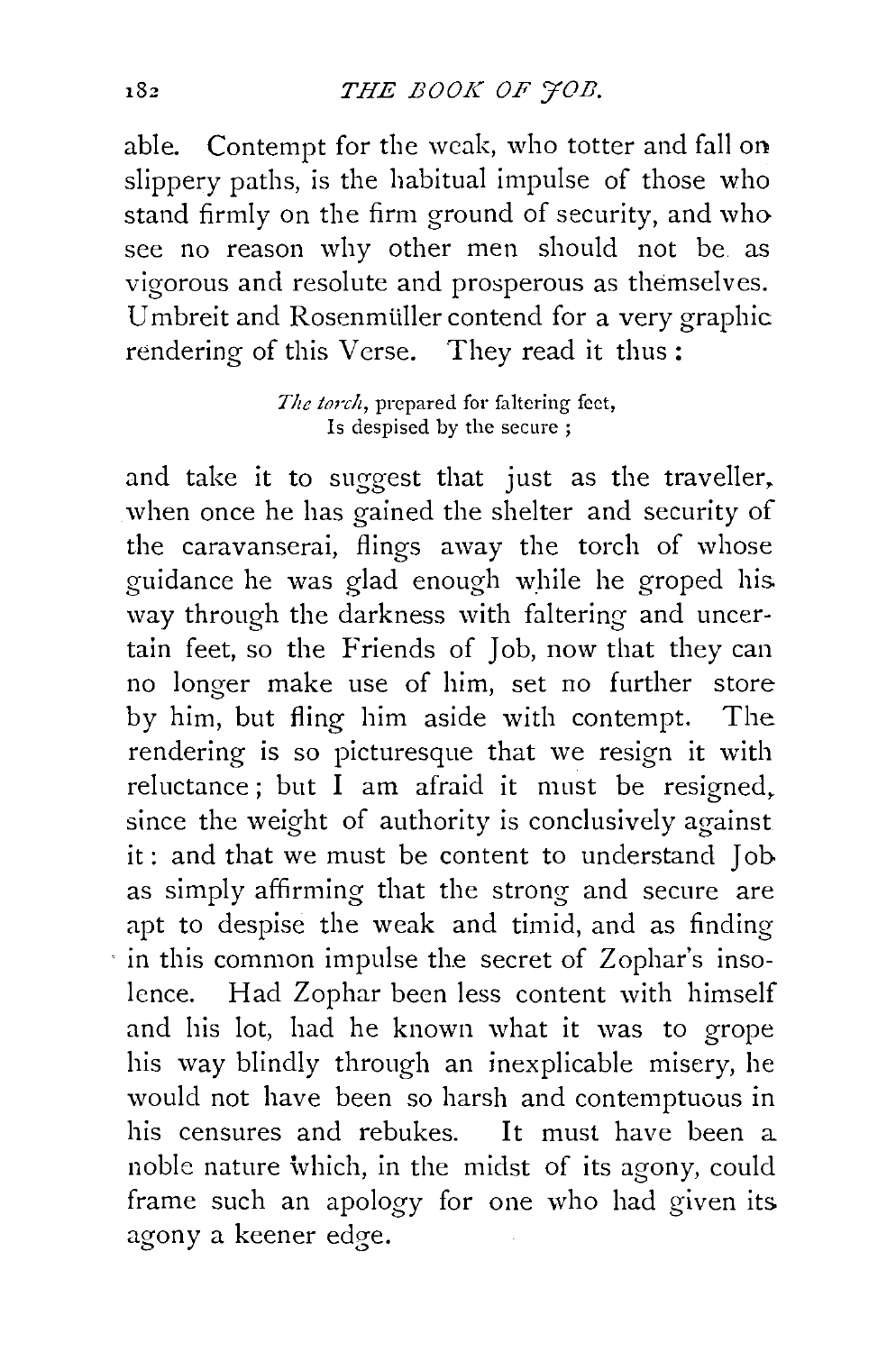From *Verse* 6 onwards Job passes into a new train of thought, and addresses himself rather to Bildad and Eliphaz than to Zophar. While he still challenges the conclusion they held in common, while he continues to deny what they all affirm, viz., that piety and prosperity, sin and misery, are correlatives, he also shews that he himself had a far deeper and larger conception of the irresistible power of God than that which the two earlier speakers in the Colloquy had so impressively enunciated. He does not for a moment question that his own losses and griefs proceed from the hand of God ; nor does he for a moment deny that

> all the plagues that in the pendulous air Hang fated o'er men's faults

descend and strike them by the ordinance of God. On the contrary, he affirms this precious truth of theirs, which they press upon him as though it were a novel and profound discovery, to be so mere and patent a truism, that the veriest dolt cannot have missed it; the whole creation is instinct with it; all animate creatures, and even the inanimate earth, constantly publish it abroad. Do they imagine that *he* is ignorant of it? He will shew them that to him it is more familiar than it is to them, that he can handle it "more masterly,'' and develop it to issues of which they have not dreamed.

He starts on this new train of thought by once mere challenging the sufficiency of their formula. The whole scheme and mystery of Providence, he says *(Verse* 6), is *not* to be compressed into their petty maxim, that good comes to the good and evi!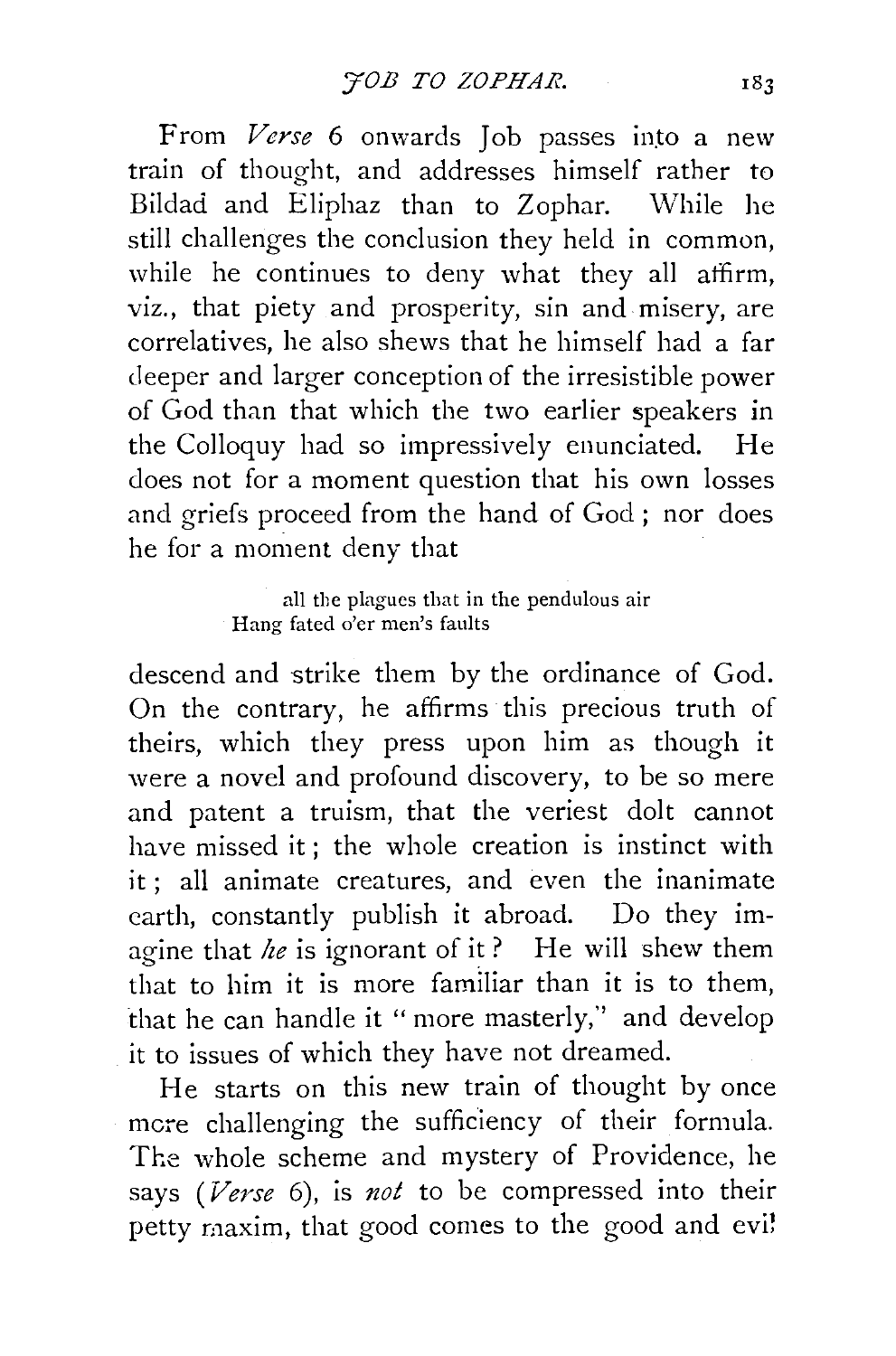to the evil. There are large and common facts of daily experience which lie outside of it, and contradict it; as, for example, these. The tents of the violent and rapacious are tranquil, and often stand in an air of as sunny and deep repose as the homes of the just. Men may be at peace, and bask in the very summer of prosperity, although they both wrong their neighbour and provoke God, nay, although they worship no god but their sword. The last line of the Verse has provoked much comment, but its significance is quite plain, I think. The men "who carry their god (their *Eloah*) in their hands" are men who worship the sword with which they win their spoils, who regard it as the supreme power of the world, who have no god but *that*.<sup>1</sup> The phrase is probably an antique proverb which reappears in various forms,. and probably its earliest form is given in the Hebrew of Genesis xxi. 29, where Laban says, "There is *god* to my hand," meaning, " There is *power* in my hand to harm thee, if only I cared to use it."

Here, then, were facts inconsistent with, unprovided for, in the inadequate formula of the Friends : on the one hand, the just and blameless man, who walked with God, might nevertheless walk with faltering feet till he became the "laughing-stock" of the strong and secure ; and, on the other hand, the violent and rapacious, who reverenced nothing but the sword, might nevertheless dwell in an unbroken tranquillity. Did Job, then, deny the overruling power of God, and conclude that He was

<sup>1</sup> Compare with this Verse, Habakkuk i. 11, "Then its strength *becometh its god;"* and Virgil's *Æneid*, x. 773, "Dextra mihi Deus."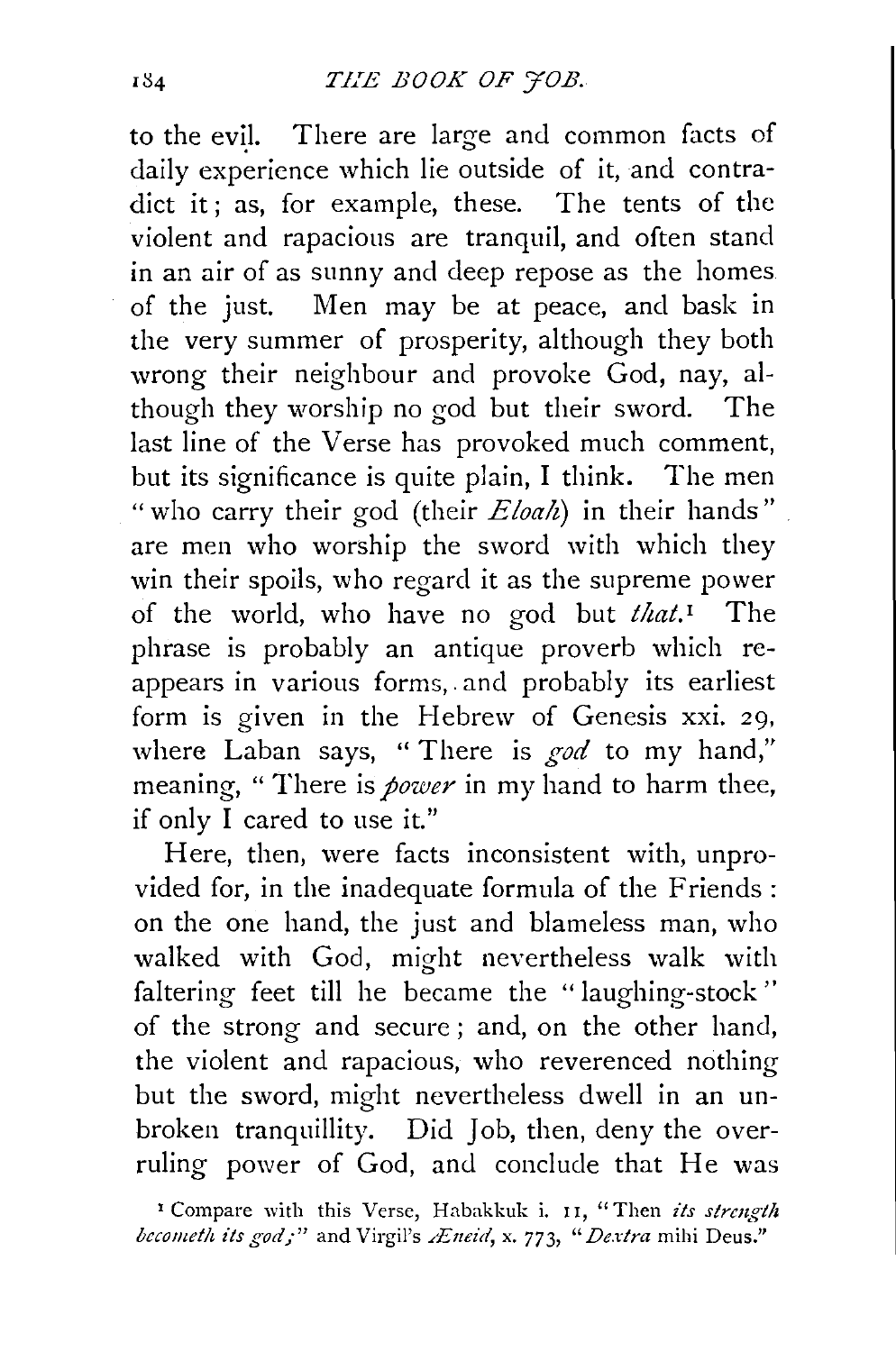unable to prosper the righteous and to punish the wicked ? So far from questioning that power, he entertained a far profounder conviction of it than those who were for ever exhorting him to defer to it. He traced to it not only the common order of Providence, but also these extraordinary and perplexing exceptions to that order. The misery of the good was God's doing no less than their happiness, and the prosperity of the wicked no less than the penal consequences of their sins. It was *because*  he traced all events to the hand of God that his mind was fretting itself against an insoluble problem, and his heart was haunted by a sorrow not to be assuaged. It took no great wisdom to discover the constant presence and interference of God ; the wonder was that any man coald shut his eyes and cars to the proofs of it : for *(Verses* 7 and 8) the earth and the sea, with all that dwelt therein, were for ever proclaiming themselves to be his handiwork. Lives there a man *(Verses* 9 and 10) so inobservant and inapt as not to have inferred from the things which are seen and made the invisible yet irresistible power of the Creator and Lord of the universe ? as not to have learned in whose hand is the life of every creature and the breath of all mankind ?

It is a singular and noteworthy fact, and we must turn as:de for a moment from the main argument to consider it, that only in *Verse* 9 does the Poet bring the Divine Name *<i>Yehovah* into his verse. It occurs profusely in his prose, both in the Prologue and in the Epilogue, but only on this occasion throughout the Poem proper. In *this* his names for God are *El, Eloalt, Eloltim, Shaddai.* Many explanations of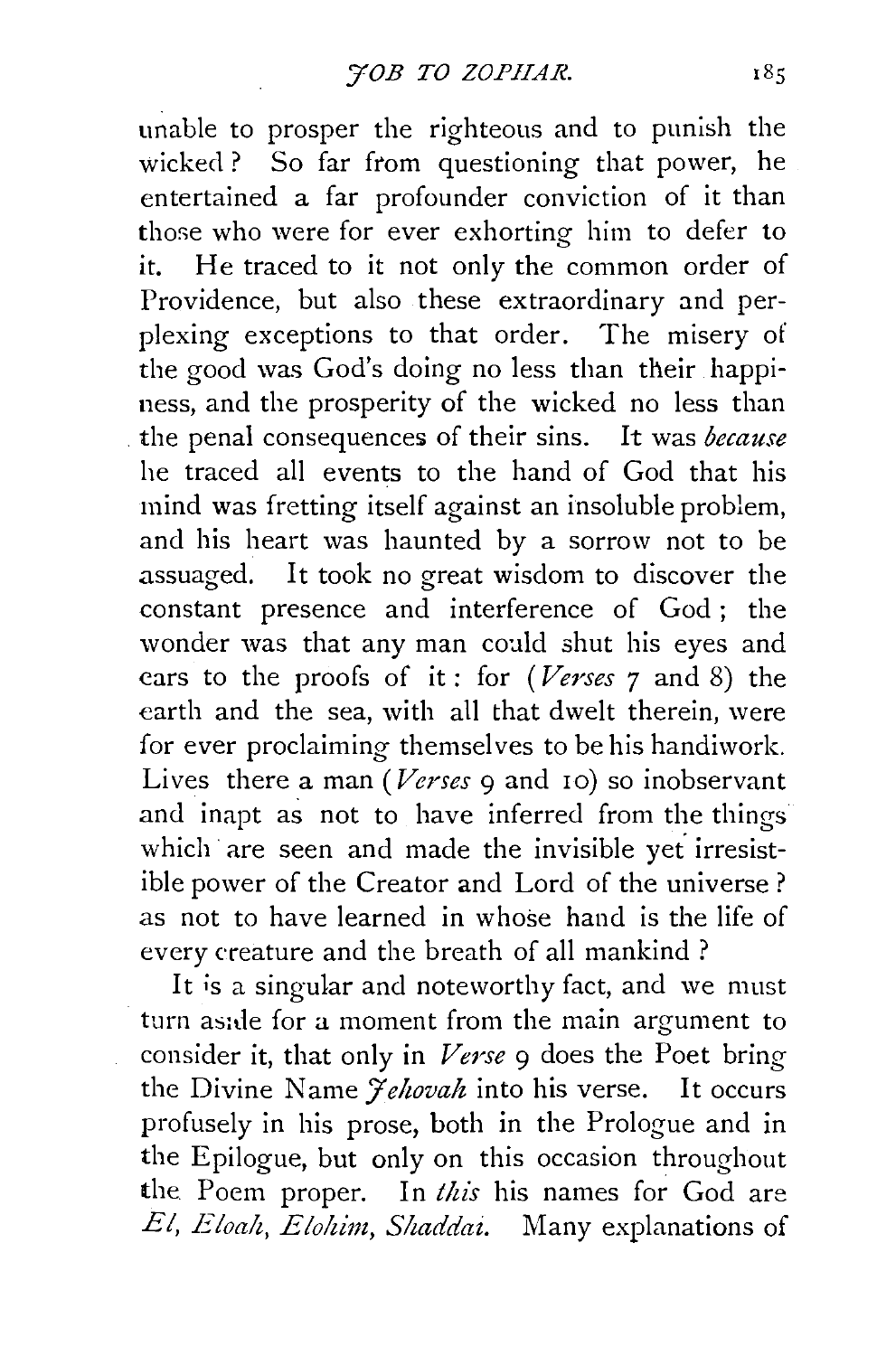### r86 *THE BOOK OF 'JOB.*

the curious literary fact that this sacred Name occurs here, though nowhere else in the Poem, have been offered. Schlottman says, "We find a sufficient explanation of it in the solemn earnestness with which Job desires to shew that he *is* as deeply, nay, more deeply, penetrated than the Friends by the manifestation of the glory of God in nature." Canon Cook says, " It is as though reflection on the greatness of God brought out the very innermost conviction of the Patriarch's heart, and forced from him the word which expresses the very essence of the Deity;" and suggests that "there may also be a reference to his own words when he was told of his children's death (Chap. i. 2 I), ' *J'chovah* gave, and *:Jehovah* hath taken away.'" But Delitzsch's suggestion seems to me to come nearest to the mark. "That the name of God, *J'ehovah,* for once escapes the Poet here, is to be explained by the fact that the phrase, 'The hand of Jehovah hath made this,' · was a somewhat proverbial expression." (Comp. Isaiah xli. 20 and lxvi. 2.)

To convince Job of the power of God, and that this power was used for the punishment of the wicked, Bildad had arrayed against him the wisdom of the antique world (Chap. viii. 8-19). And Job  $(in *Verse* 11)$ , with a sagacity which those who pin their faith to the sleeve of Tradition and with whom mere antiquity is a conclusive argument of truth would do well to imitate, now reminds him that the sayings of the ancients are not to be accepted indiscriminately, that they must be tested and estimated at their true worth. Just as the palate is given to man that it may select only those kinds of food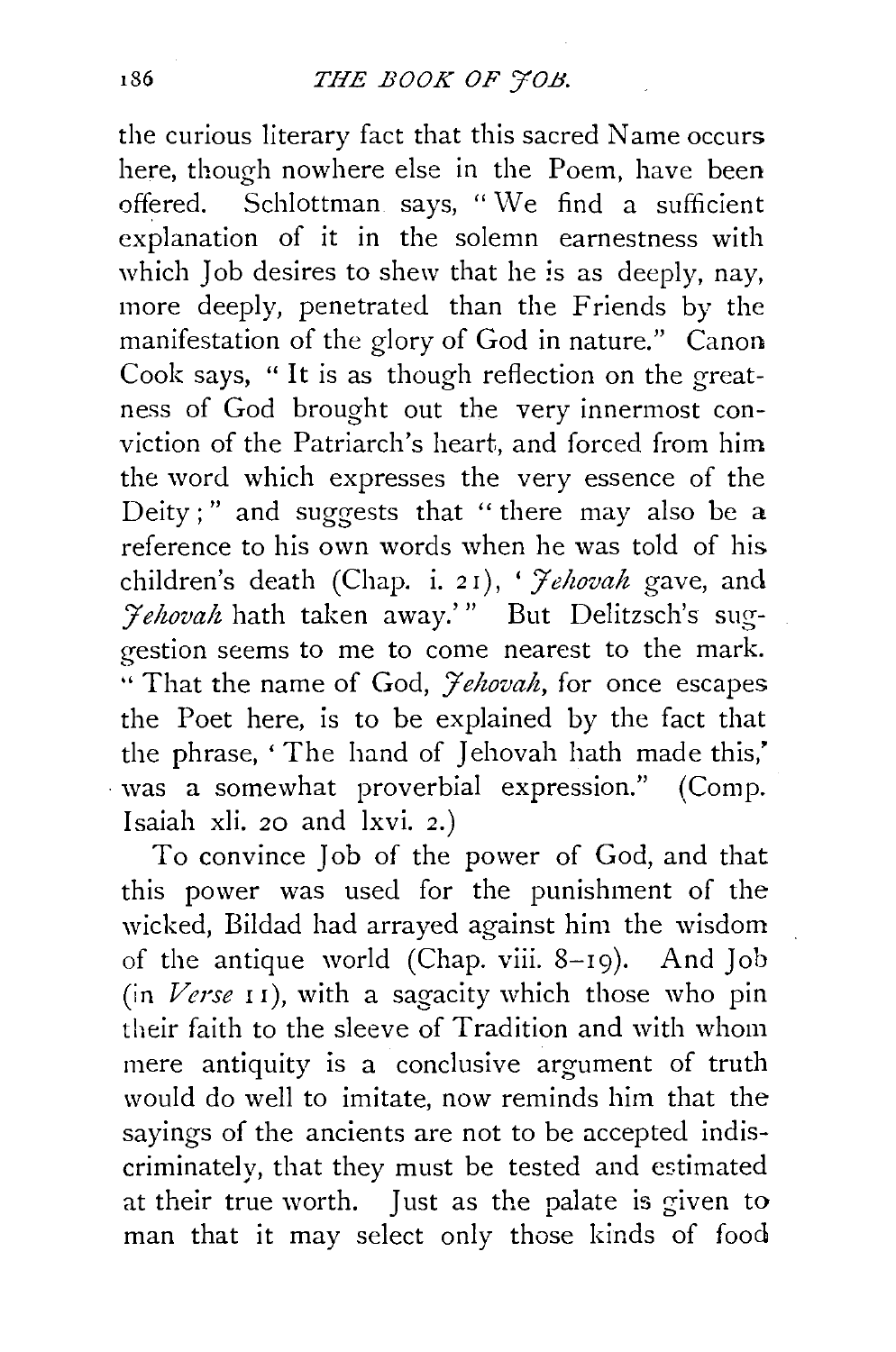which are wholesome and nourishing, so the ear is given to him, and, of course, the judgment which sits behind the ear, that he may try the sayings of men and select from them only those which nourish and invigorate the soul. A valuable, and even invaluable principle this; and, in *Verses* 12 and 13, he lays down another of at least equal worth. No doubt antiquity was wise, no doubt experienced age is wise, and should command a certain respect ; but *God* has an absolute and inherent wisdom, not simply the wisdom which results from experience and is hallowed by age. Wisdom and understanding dwell with Him as in their native home; and therefore if we can gain access to his counsels, they should command an instant and profound deference infinitely beyond that we pay to men, however ancient and widely-experienced they may be. Tradition is good, if it help us to interpret the words of God ; but the words of God are infinitely more precious and authoritative than any tradition. These are principles which lie at the very root of all intelligent Protestantism, of all liberal and progressive thought indeed; and it is a welcome surprise to find them so clearly enunciated in one of the oldest writings in the world.

Whether or not Job meant to claim a certain inspiration for the Verses that follow, whether or not he meant to imply that they contain a ray of the Divine and Eternal Wisdom, it is quite certain that they express a conception of Providence which has always and widely obtained in the East. Bildad had used his power of discrimination, and had selected certain antique proverbs which served his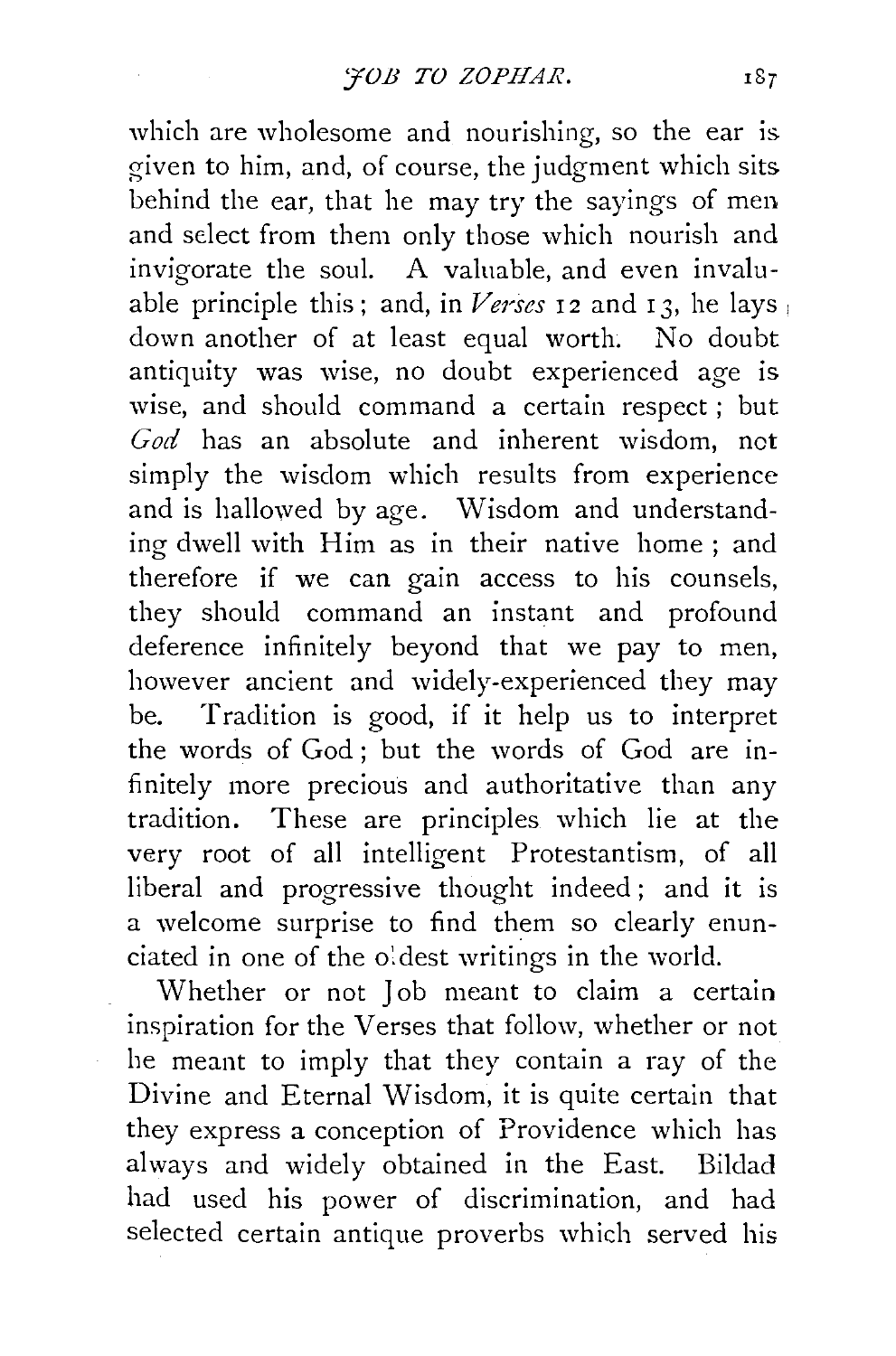turn and relished on his "palate." And now Job will make *his* selection. As he reads it, the profound ancestral wisdom depicts God as ruling men with a mysterious sovereignty which, instead of meting out to every man the due reward of his deeds, is wholly independent of human desert. And, curiously enough, the conception which Job now advances is quite as characteristic of Oriental thought as that which Bildad had advanced. Side by side with each other there have always stood these speculative opposites, which are often found unreconciled in one and the same  $Creed$ :  $(i)$  that man's deserts are the sole measure of his reward ; and (2) that man's life and lot are dominated by an inscrutable fate, a Divine doom, or decree, which he is utterly unable either to modify or resist. Bildad had argued for the first of these conceptions, and Job now proceeds to give a fine rhetorical expansion to the latter of them. His conception is virtually that of the Mohammedan creed, which is summed up in the brief strong words, "If God will, and *how* God will."

The Verses in which he expands it call for little remark ; for the most part their meaning lies on the very surface : and as, after the sin of passing over that which is really difficult, a commentator can be guilty of no greater sin than that of dwelling on passages which every man is able to interpret for himself, a few brief notes may carry us rapidly yet safely to the end of the Chapter.

In *Verses* 14-16 Job affirms that the inscrutable power, the sovereign decree, of God shapes all sequences and events, both in the natural and in the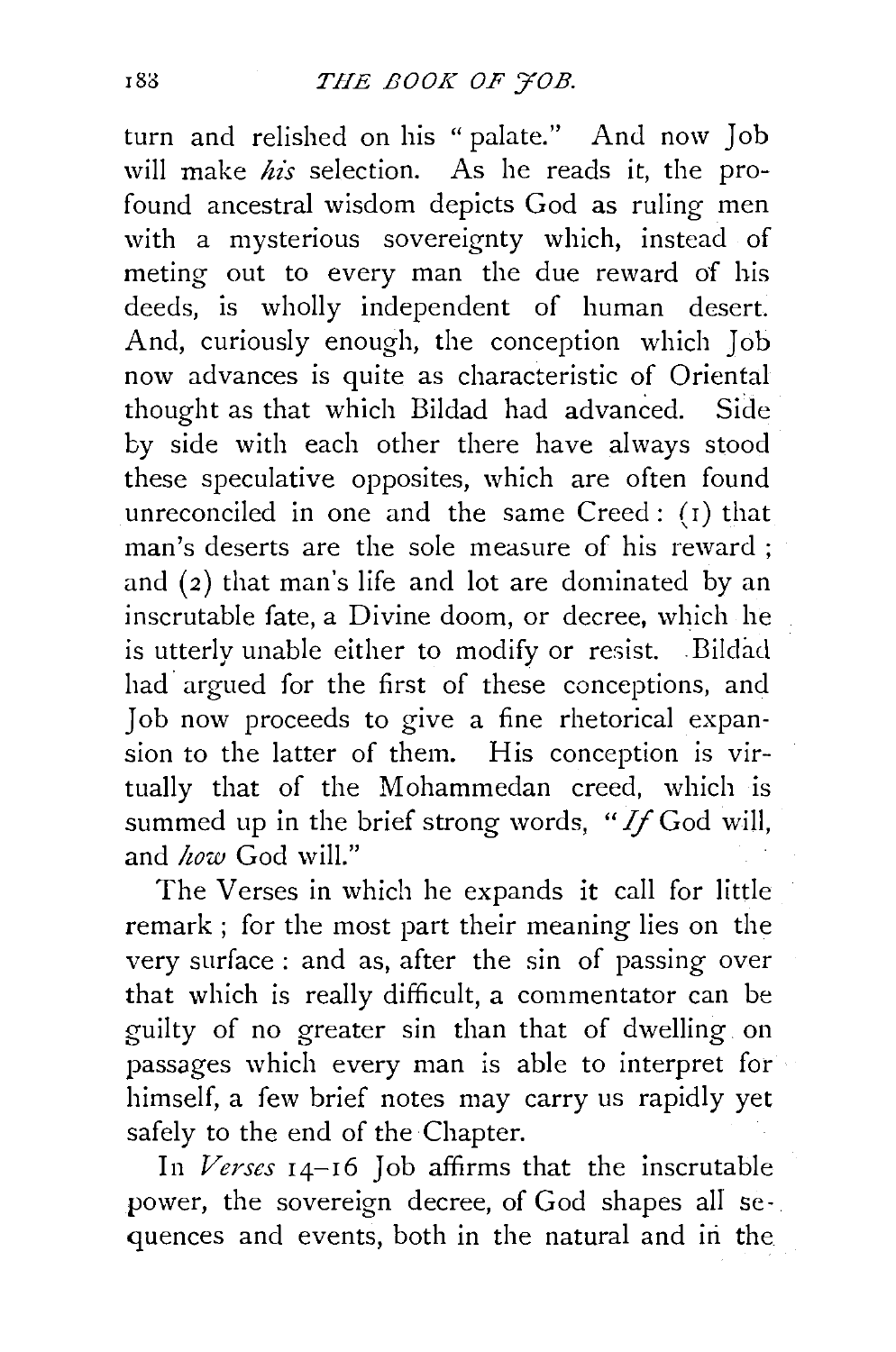human worlds; in *Verses* 17-21, he traces its effects in the history of individual men, and in *Verses*  $22-25$ its effects on tribal or national communities.

*Verse* 16.—" The misled and the misleader both are his" has an exact parallel in the Coran *(Sur.*  xiv. 5), "God both leads into error, and guides *(i.e.,*  guides aright) whom He will."

The image of *Verse* 18 is very expressive. God replaces the costly jewelled state- girdle of kings with the "cord" of servitude.

*Verse*  $I_9$ .—The allusion to " priests" — which seems to bring the Poem down to a later than the patriarchal  $\|$ ge  $-$  does not necessarily imply the existence of a separate sacerdotal caste. Job may simply refer to the fact that, in the patriarchal times, the head of the family, or the chief of the clan, was its recognized priest and mediator with God. Melchizedek was a priest of the Most High. Abraham offered sacrifices, and made intercession. In the second clause of the Verse the word rendered " the strong" means, literally, "the *everflowing*," *i.e.*, those whose prosperity runs in full tide, who seem above the reach of change, whose career knows no check.

Verse 20.—The line, "He depriveth the trusty of eloquence," might be more literally rendered, "He taketh away *the lip* of the trusty." The allusion seems to be to men who had been tried and found of good counsel, to practised orators and experienced advisers who had come to be relied on by the mon- archs whom they served, or who perhaps had come to trust in themselves : such men, for example, as. Daniel and Ahithophel afterwards shewed themselves to be.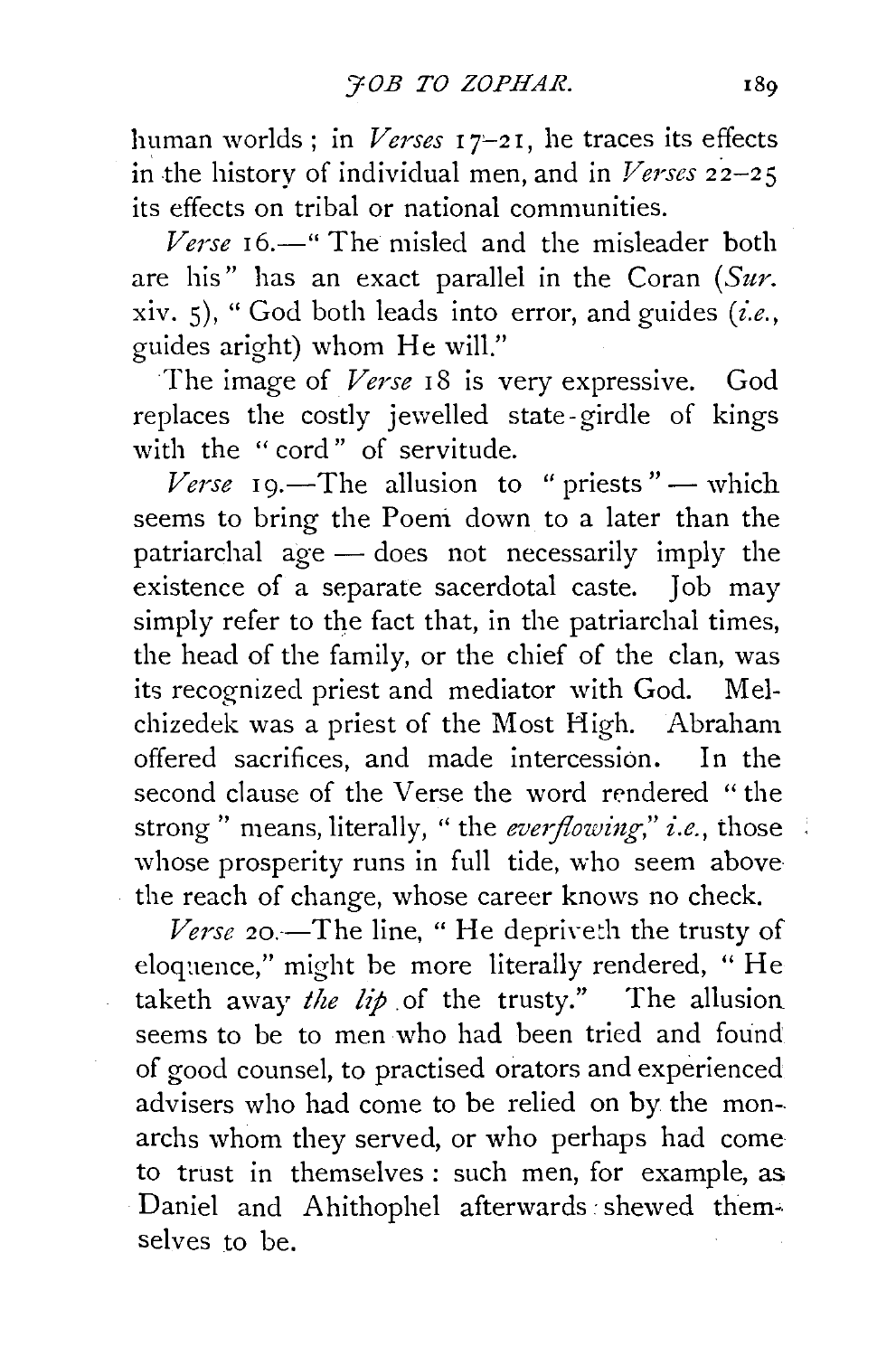In *Verses 22-25* there is throughout, probably, an under-current of reference to the description of the effects of God's interference in human affairs given by Eliphaz (Chap. v.  $11-16$ ). Many of his words and phrases are repeated ; his premises are accepted and illustrated afresh: it is only his conclusion which Job disputes. He had so pointed his description as to make it sustain his thesis, that calamity is invariably the result of transgression, and that the sole method of rising out of it is by repentance and .amendment ; but Job so points his description as to educe from it the moral, that the lot of men and nations is shaped not so much by a just retributive Providence as by a capricious and inscrutable Fate.

" The deep things out of darkness" of *Verse* 22 .are, possibly, the secret intrigues of statesmen, their occult and evil intentions ; or, more probably, the hidden bents and currents which slowly give shape to the character and functions of a nation or ever it is aware, or ever even its rulers are aware, of them -that stream of tendency, running darkly underground for a while, which silently carries us we know not whither, we know not how, and lands us in enterprises and modes of national activity alien :and opposed to those toward which our subtlest politicians supposed they were guiding us.

And yet even of this dark inscrutable Fate, which leads men and nations " whither they would not," Job has no fear; for this is only one of many faces which God wears, only one of many aspects which his Providence assumes. We must not assume either that Job denied the view of God's rule held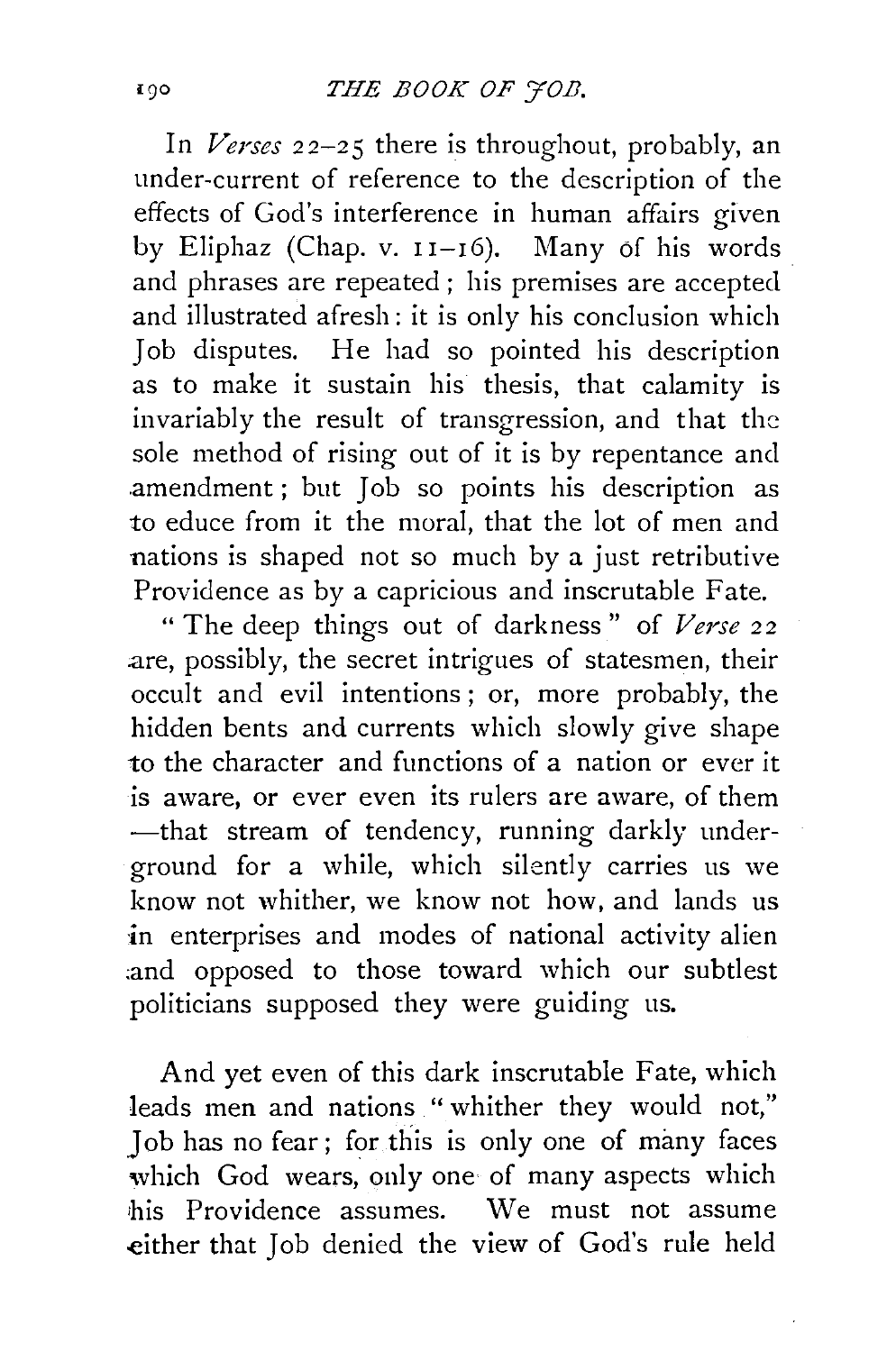by the Friends, or that he asserts the view to which he himself has just given expression to be the only or a complete view. He admits that the Divine Providence is retributive; all he denies is that Retribution is an adequate key to all the phenomena it presents. He affirms that there is a nonretributive element in it; that this non-retributive element is as patent in it as the retributive ; and that the two combined present a profound mystery which no hypothesis that either he or the Friends can frame will dissolve and explain. And, therefore, He would fain reason with God Himself, and ask *Him* to explain and vindicate his way with men. The Friends have *threatened* him with a theophany. There is nothing he so much desires, however awful it may be to flesh and blood ; for in the depths of his heart he is sure that God is just and rules in equity. With humility and faith, with a pathetic blending of courage and fear, he solicits, nay, demands, access to God, that he may defend his ways to his face. But as yet he cannot wholly shake himself loose from the Friends; he is in no fit mood to plead with God ; his indignation against their cruelty and servility-cruelty to himself, servility to the Almighty-must have time to work itself off; and . so in the first twenty-two Verses of Chapter xiii. we have the strangest succession and conflict of moods, the desire to reason with God being perpetually broken and confused by flashes of caustic irony against the men who had both belied God and insulted *him.* 

His oscillation between these two impulses, the impulse to appeal to God who alone can compre-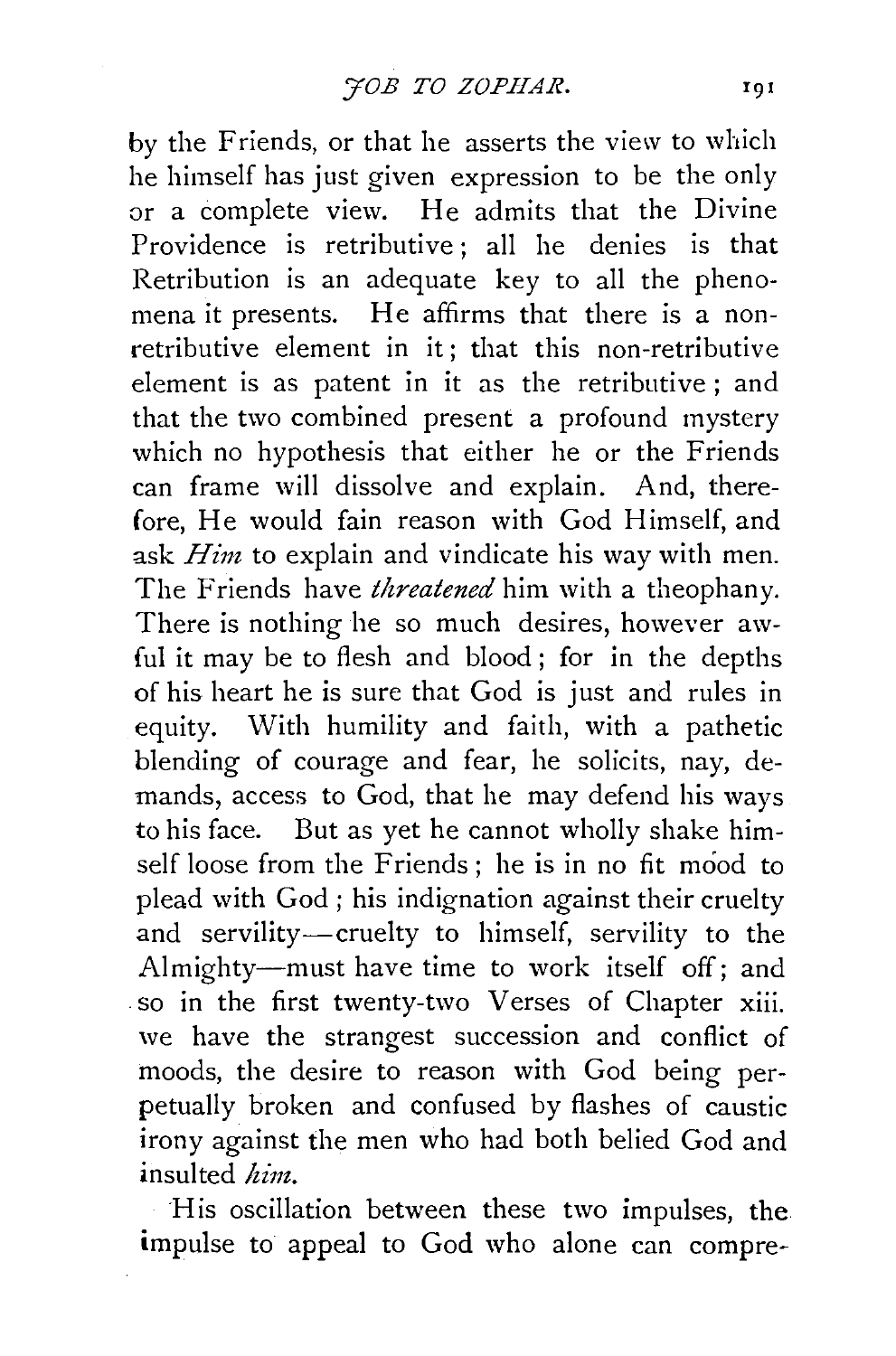### **THE BOOK OF FOB.**

bend and ciear him, and the impulse to bestow on his Friends the castigation they so richly deserved, is so marked in these Verses, and the terms in which it is expressed are so free from perplexing allusions, that a few brief comments on them will suffice. The two main points to be borne in mind, as we turn to a study of this great and noble heart in a moment of supreme agitation and excitement, are those I have already mentioned: viz., that, in dealing with the Friends, Job charges them with having sided with God against him rather from a wish to stand well with the omnipotent Ruler of the world than from a sincere conviction that he, Job, was in the wrong ; and that he has still so firm a persuasion of the ultimate justice of God as to be sure that this sycophantic deference to mere Power will be offensive to Him, and must provoke his wrath rather than propitiate his favour.

In *Verse* 3 he states his craving to reason with God, since the Friends have no reason worthy of the name to allege on his behalf.

In *Verses* 4-12 he is diverted from at once yielding to this craving by a righteous indignation against the men who had so cruelly misjudged him, and reduces them to the dilemma :

> Either you must Confess yourselves wondrou3 malicious, Or be accused of folly.

The best commentary on *Verse* 5 is that of Proverbs xvii. 28 : "Even a fool, *when he holdeth his peace,* is counted wise." In *Verses* 7 and 8 he charges them with being mere flatterers of the Divine Power.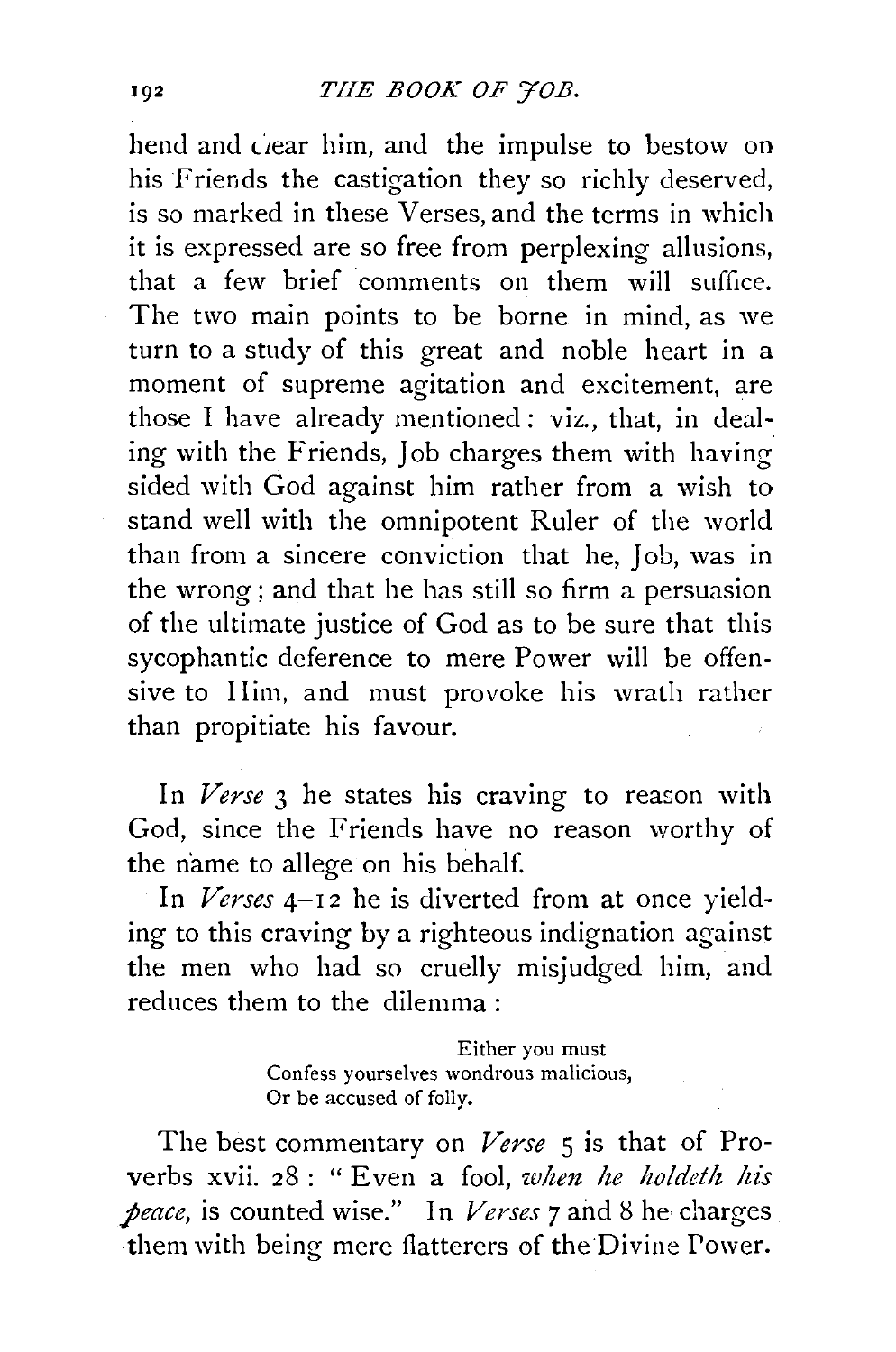In *Verses*  $9-11$  he warns them that by such a base sycophancy they will but injure themselves with the very Being they hope to propitiate. A very noble conception! A man must have been very sure that God was just before he could· have risen to it. There is a wonderful and impressive boldness, the boldness of both genius and faith, in the thought that, in any trial of right in which even God Himself is implicated, justice is to be the first and sole consideration. His person is not to be accepted; no deference is to be accorded to his rank and power. Those who give sentence are not to be influenced by the knowledge of how much He can do for, or against, them. He Himself will be the very first to resent it if they do. Any departure from strict equity is hateful to Him, and all the more hateful if it be in his own favour. We have heard Job say many hard things of God, frame many partial and imperfect conceptions of Him. Let us the more carefully remember this great saying of his-surely one of the greatest and noblest ever uttered by man.

Verse 12.-They had threatened him with a terrible doom if, or when, the Judge of all the earth should appear. Let them bethink them of the doom which they themselves have provoked. In that day the oracular and proverbial strongholds, $<sup>1</sup>$ </sup> the maxims of antiquity and the truisms of the passing day, behind which they have entrenched them-

Eure Denkspriiche sind Aschenspriiche,

Lehmburgen eure Burgen!

VOL. V. 14

<sup>&#</sup>x27; There is a play on words in the Hebrew of this Verse which can only be imperfectly transferred to the English. The German lends itself more easily to it. Thus Schlottmann renders it: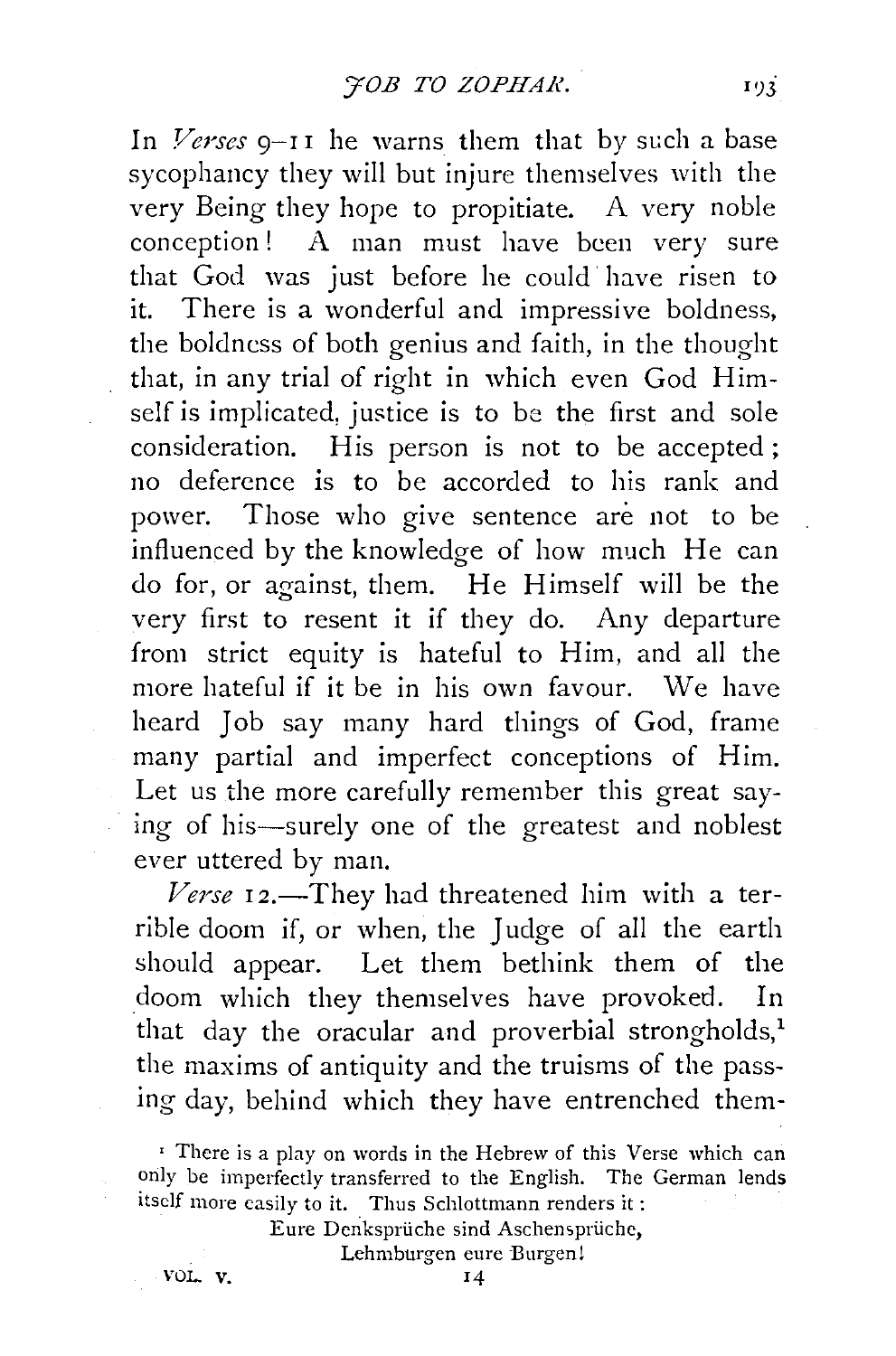selves, will vanish like smoke, and moulder like clay leaving them defenceless and exposed.

In *Verses* 13 and 14 Job falls back on his resolve to appeal to God. But he knows how terrible will be the risk of this great enterprise. "I will take my flesh in my teeth, and put my life in my hand! " he cries,-a fine proverbial expression for running all hazards even to the last, of which Shakespeare gives a noble variation in King Henry VIII., when describing the people of England under oppressions which break the sides of loyalty, as

> Compell'd by hunger . And lack of other means, in *desperate manner Daring tile event to the teetlz.*

Of Verse 15 we have so fine a rendering in our Authorized Version that we cannot surrender it without pain. And, indeed, many competent scholars refuse to surrender it. They still read the verse, " Though he slay me, I will trust in him ; " or,

> Lo, He may slay me, yet will I wait for Him ; And I will defend my ways to His face ;

i.e., I will look hopefully for a verdict. This sense, however, rests on a bad text of the Original, and *must,* I fear, be given up. The Hebrew of the best Codices compels us to take the Verse as meaning: "Lo, He may slay me; I have little hope of any other issue to my appeal : nevertheless, so conscious am I of the justice of my cause, I can no other than defend my ways to his face." And if we lose something by this rendering, we also gain something. If we lose a noble expression of an invincible faith in God, a faith stronger than death, we gain a noble expression of loyalty to truth at all hazards, of that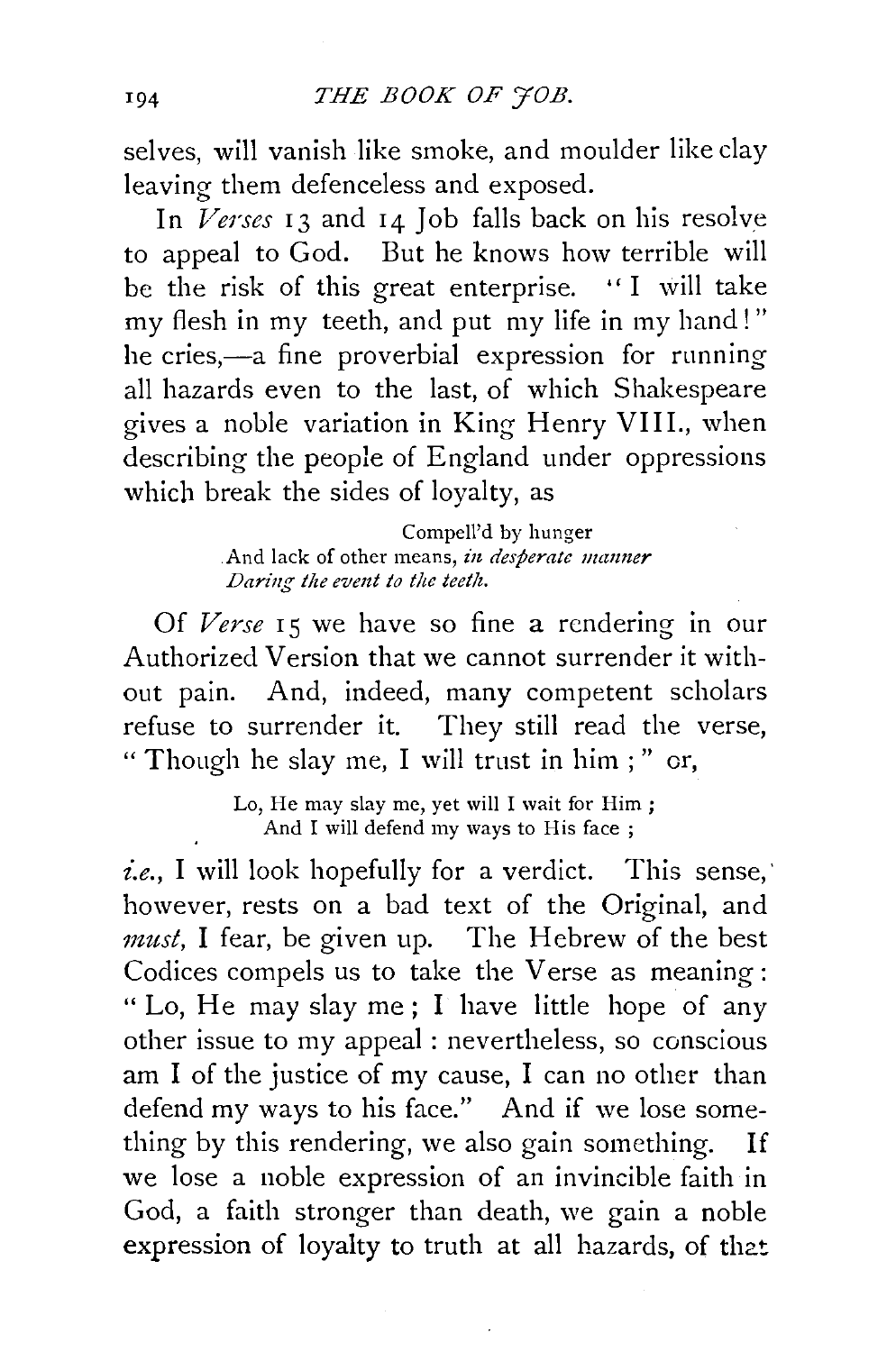superb and courageous honesty which is true to itself in scorn of consequence. And *this*, too, is the gift of God, and springs, in the last resort, from an invincible confidence in his righteousness and truth.

Job himself *(Verse* 16) finds his sole hope in this incorrigible and losing honesty. It is the one voice which speaks in his heart, and even this voice speaks somewhat faintly and dubiously, "for his acquittal." A sinner, he argues, a man laden with unredressed and unrepented crimes, would be incapable of it. *He* would not long to stand face to face with God, and dare all that he might reason and plead with Him. The fact that  $I$  cherish this longing, and will cheerfully fling away my life to gratify it, is surely a good omen, a ground for hope.

 $V$ erse  $17$ —In the strength of this hope he sets himself to compose his "Declaration," to draw up the Brief from which he intends to plead his cause when he is admitted to the presence of the Judge. And this Declaration *(Verse* 18) is to contain no cunningly devised pleas by which he may make the worse appear the better cause. His aim is not to escape punishment, but to establish his integrity. To snatch a verdict by legal chicanery will not content him. He will be content with nothing short of hearing God and man declare that he has right on his side. If indeed *(Verse* 19) he could believe either God or man able to prove him guilty, of shewing that his calamities were the due reward of his transgressions, there would be nothing for him but to die in mute despair. But he is confident that no fair argument, no impartial trial, will issue in his cond=mnation. Only *(Verses* 20 and 2 I) as the